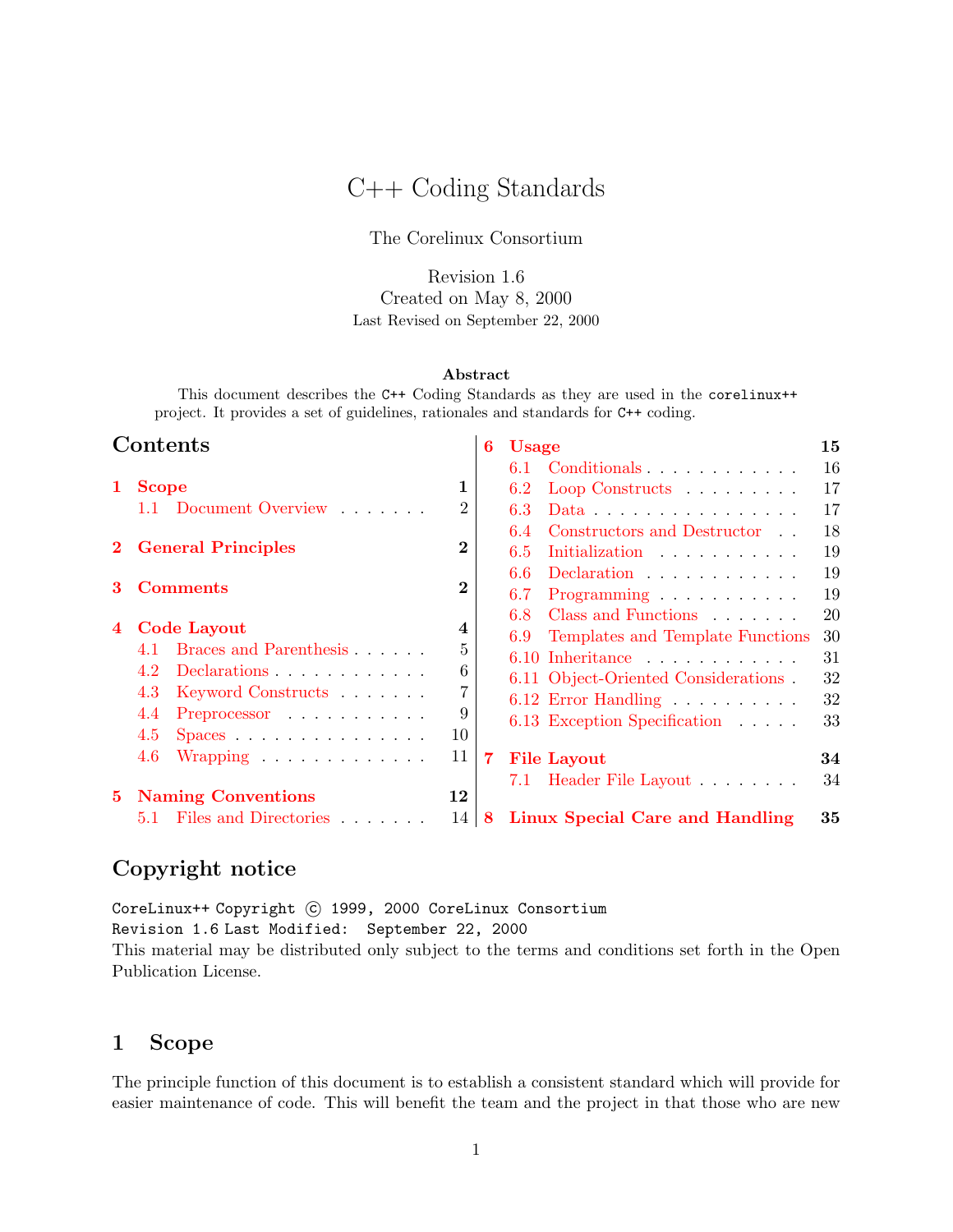to the code can quickly orient themselves, and thereby sooner become productive members of the team. It is intended to be a dynamic document and can be reviewed as needed. It is recommended that each programmer keep a copy on hand also.

#### <span id="page-1-0"></span>1.1 Document Overview

The following document sections contain standards, guidelines, and rationales. Guidelines must be adhered to unless there is compelling reason to deviate. Deviation from a guideline must be discussed and approved during the code walk-through. A standard is an item to which compliance is mandatory. Deviation from a standard must be discussed, approved, and signed-off on by the team lead during the code walk-through. Rationales have been used where necessary to explain the meaning of an item, or why it was chosen.

- General Principles This section contains the basic philosophy a developer should keep in mind while coding.
- Comments This section deals with the placement and contents of comments in the code.
- Code Layout This section has to do with the alignment of the code, white space, declarations and keywords, and where they should all be located.
- Naming Conventions This section contains the structure for naming classes, functions, files, and directories.
- Usage This section concerns the 'how' and 'when' certain constructs should be used (for example, loops, inheritance, error handling, etc.)
- File Layout This section applies to where things should be located in header files and modules.
- Coding Examples This section contains an example of a header file and module which conform to the C++ Coding Standard.

# <span id="page-1-1"></span>2 General Principles

The primary goal of the coding standard is maintainability. Other important considerations that relate to the spirit of the standard includes correctness, readability, consistency, extensibility, portability, clarity, and simplicity. When in doubt, the programmer should strive for clarity first, then efficiency.

Think of the reader. Do not just write for yourself. Keep it simple. Break down complexity into simpler chunks. Clearly comment necessary complexity. Be explicit. Avoid implicit or obscure language features. Be consistent. Minimize scope, both logical and visual.

### <span id="page-1-2"></span>3 Comments

Guideline 1 Be clear and concise. Say what is happening and why. Do not restate code.

Guideline 2 *Keep code and comments visually separate.*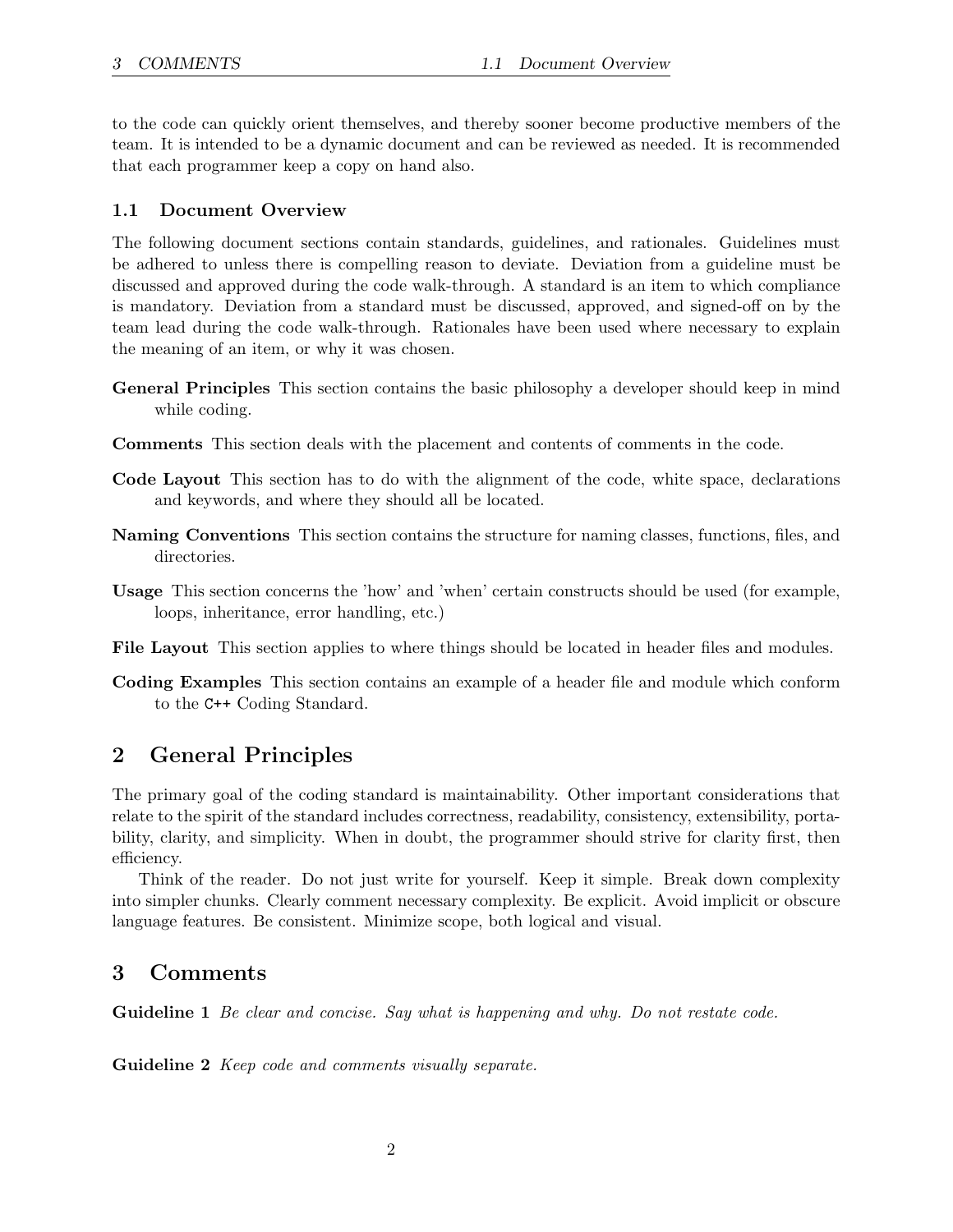Standard 1 Use top of file comments for all files.

Standard 2 Use header comments for all functions. The size of the comment should mirror the size and complexity of the code. Class interface functions and procedures should be commented in the header.

**Standard (.hpp) 1** Use JavaDoc commenting style  $\left(\frac{1}{1} \text{ and } \frac{1}{1} \cdot \cdot \cdot \cdot \cdot\right)$ . We will use an **HTML** generator tool to produce class library documentation.

```
namespace corelinux
{
    DECLARE_CLASS( SomeClass );
    /**
    Main documentation for the class appear after namespace and any type or
    class macros and above the actual class declaration.
    Unless of course it is NOT a CoreLinux++ class.
    */
    class SomeClass
    {
    };
}
  for methods
  /**
  Explanation of method
  @param Type modifier optional summary
  @return Type modifier @exception
  Type [,Type]
  */
   -or-/// Destructor
  for members
/// Single line primarily for data members
}
```
Standard (.cpp) 1 Use only the C++ comment style (double slashes) for single line comments.

**Guideline 3** For block comment styles either C++ (double slashes) or C style  $(\nmid * \ldots * \nmid)$  can be used.

 $// \dots$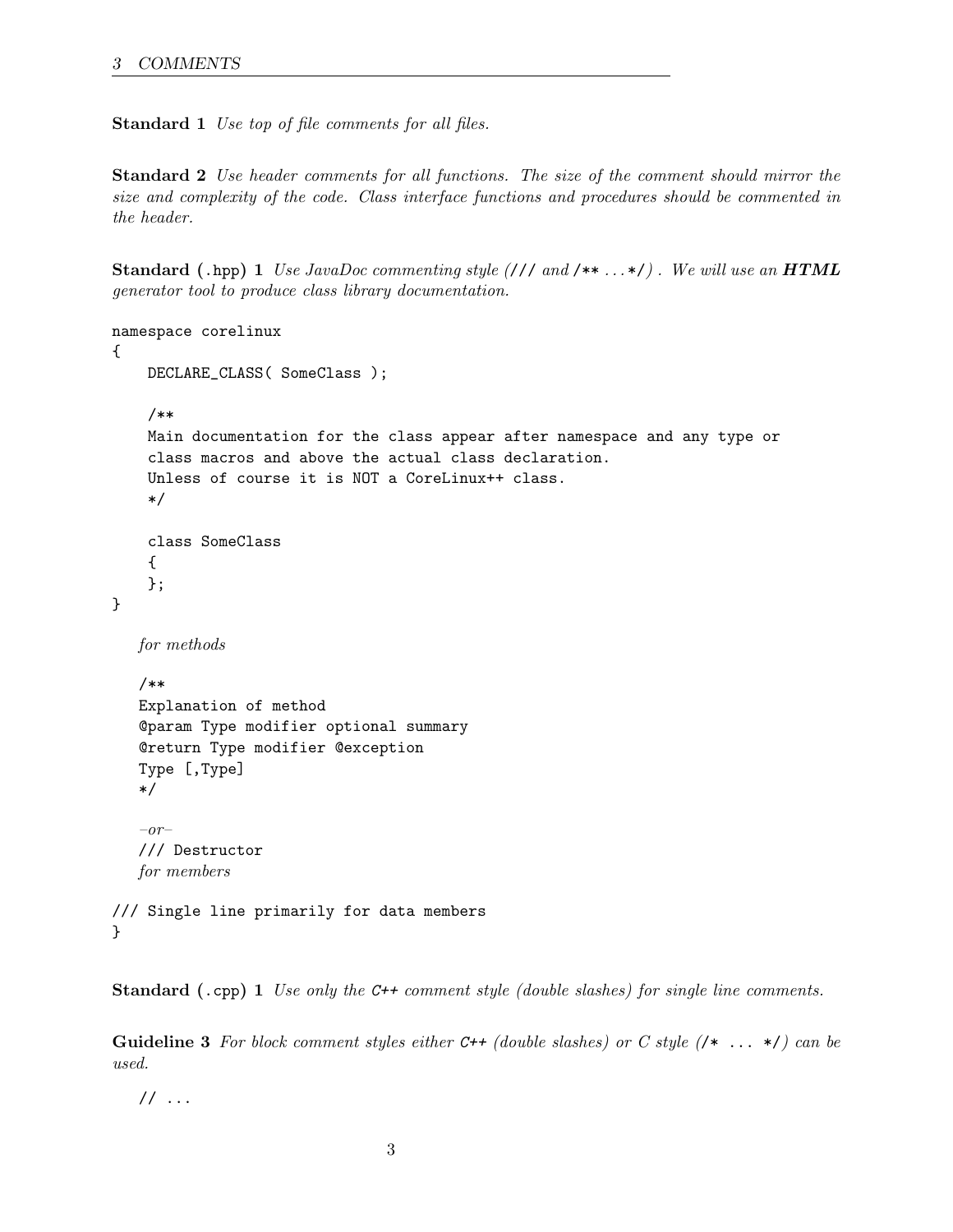–OR– // // ... // –OR– /\* ... \*/

Standard 3 The trailer comment should only include configuration management information defined as:

```
/*
  Common rcs information do not modify
  $Author: dulimart $
  $Revision: 1.6 $
  $Date: 2000/09/22 23:44:22 $
  $Locker: $
*/
```
Guideline 4 Prefer block comments over trailing comments. Use block comments regularly. Only use trailing comments for special items.

Standard 4 Trailing comments must all start in the same column in the function.

Standard 5 Trailing comments at a closing brace are indented one level from brace.

Standard 6 Block comments are at the same indentation level as the block they describe.

Standard 7 Ensure comments are correct (and stay correct).

### <span id="page-3-0"></span>4 Code Layout

Guideline 5 Write code in a series of chunks.

Guideline 6 Use block comments to separate the chunks.

Standard 8 Put one statement per line, except with in-line code in a header file.

Guideline 7 Functions shall have a single exit point.

Rationale: Multiple exit points usually add to the complexity of a function. Post conditions and invariant checks must also be performed prior to each return.

Standard 9 *Indentation level is three (3) spaces.*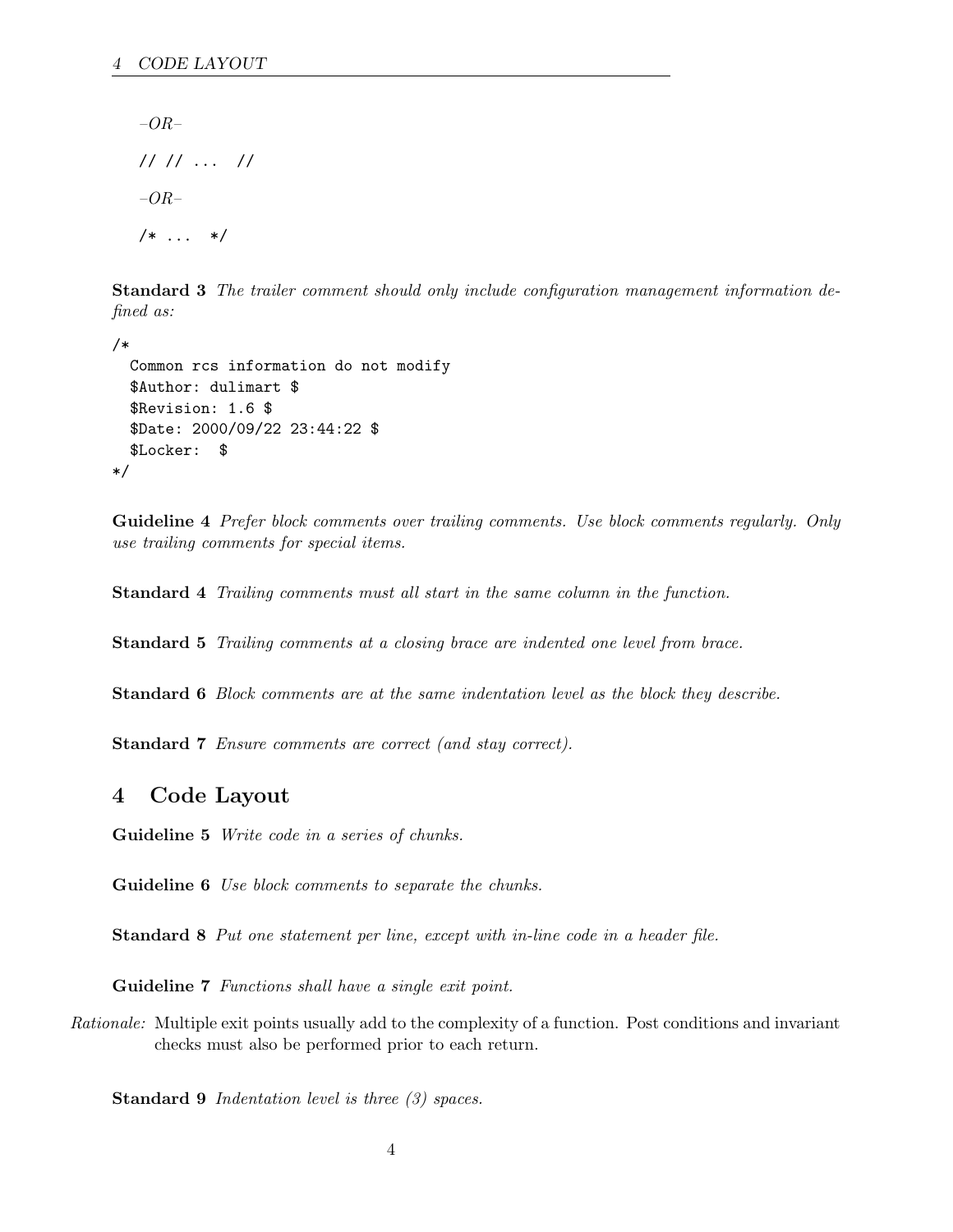# <span id="page-4-0"></span>4.1 Braces and Parenthesis

Standard 10 Braces shall be aligned using Ulman style where the braces are at the same scope as the statement that proceeds them and the code within the braces is indented one level. Braces are always on a line by themselves.

```
void doSomething( void )
{
  if(x := y)
  {
     y = x;}
  else
  {
     ; // do nothing
  }
}
  –NOT–
void doSomething( void )
{
  if(x := y)
  {
  y = x; // should be indented
  }
  else
  {
     ; // do nothing
  }
}
  – OR –
void doSomething( void )
{
  if(x := y)
     { // brace is not the same scope
     y = x;}
  else
     {
     ; // do nothing
     }
}
  – OR –
void doSomething( void )
```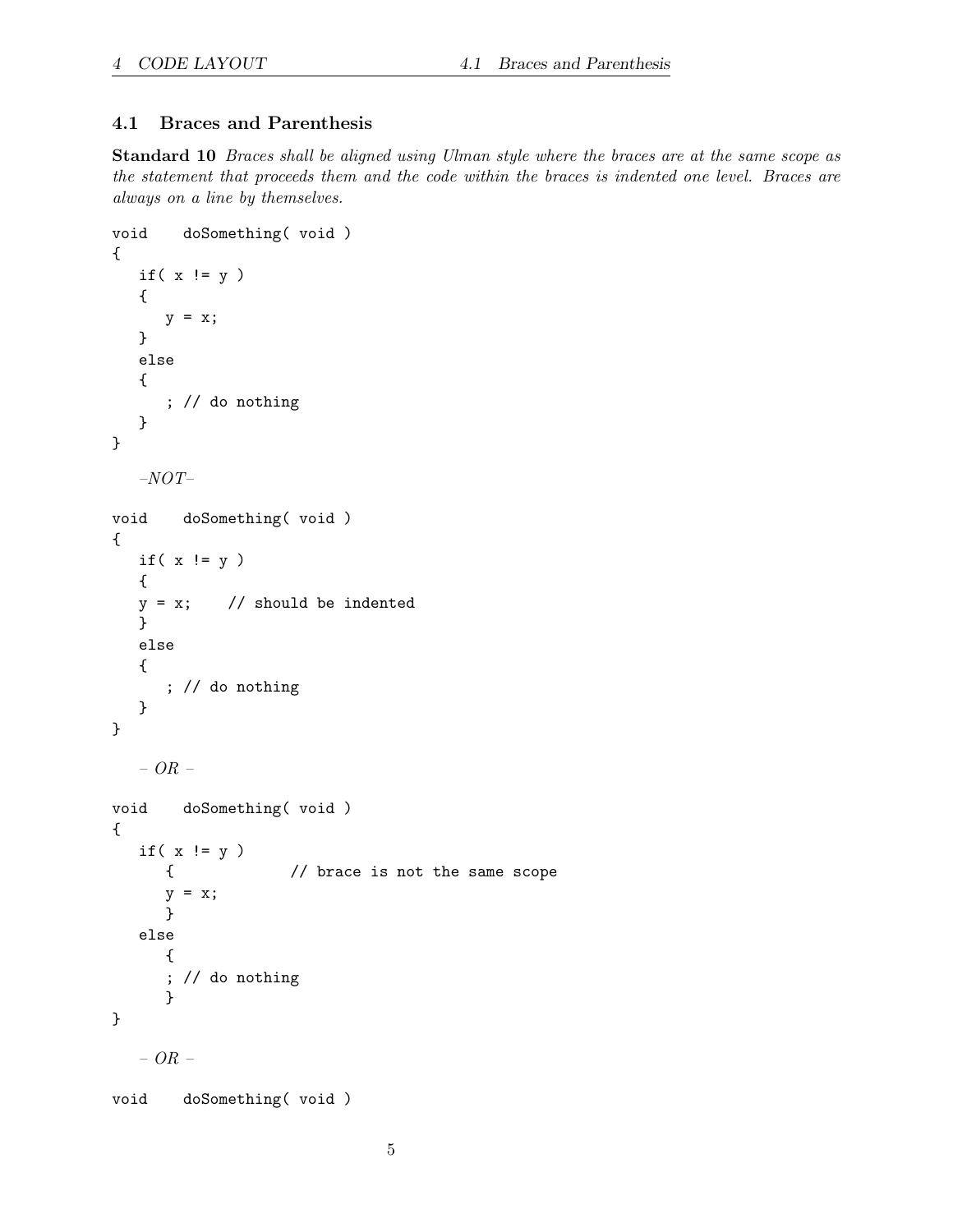```
{
   if(x := y){ // brace is not on a line by itself
      y = x;}
  else{
      ; // do nothing
      }
}
```
Standard 11 While, for and if statements shall always use braces, even if they are not syntactically required.

Guideline 8 Use parenthesis to group within a statement and to emphasize evaluation order.

Guideline 9 Avoid unnecessary parentheses.

Guideline 10 Avoid deep (more than three) levels of parenthesis nesting.

#### <span id="page-5-0"></span>4.2 Declarations

Standard 12 Order declarations as storage class specifier, type specifier as described in ISO/IEC 14882 C++ standard, section 7.1.

Standard 13 Start each declaration on a new line.

Standard 14 Enumeration declarations will be declared with named constants in upper case and the identifier specified as described in Naming conventions.

```
enum Identifier
{
   ONE,
   TWO,
   THREE
};
   – or –
enum Identifier
{
   ONE = 1,
   TWO,
   THREE
};
```
Standard 15 All variables must be initialized.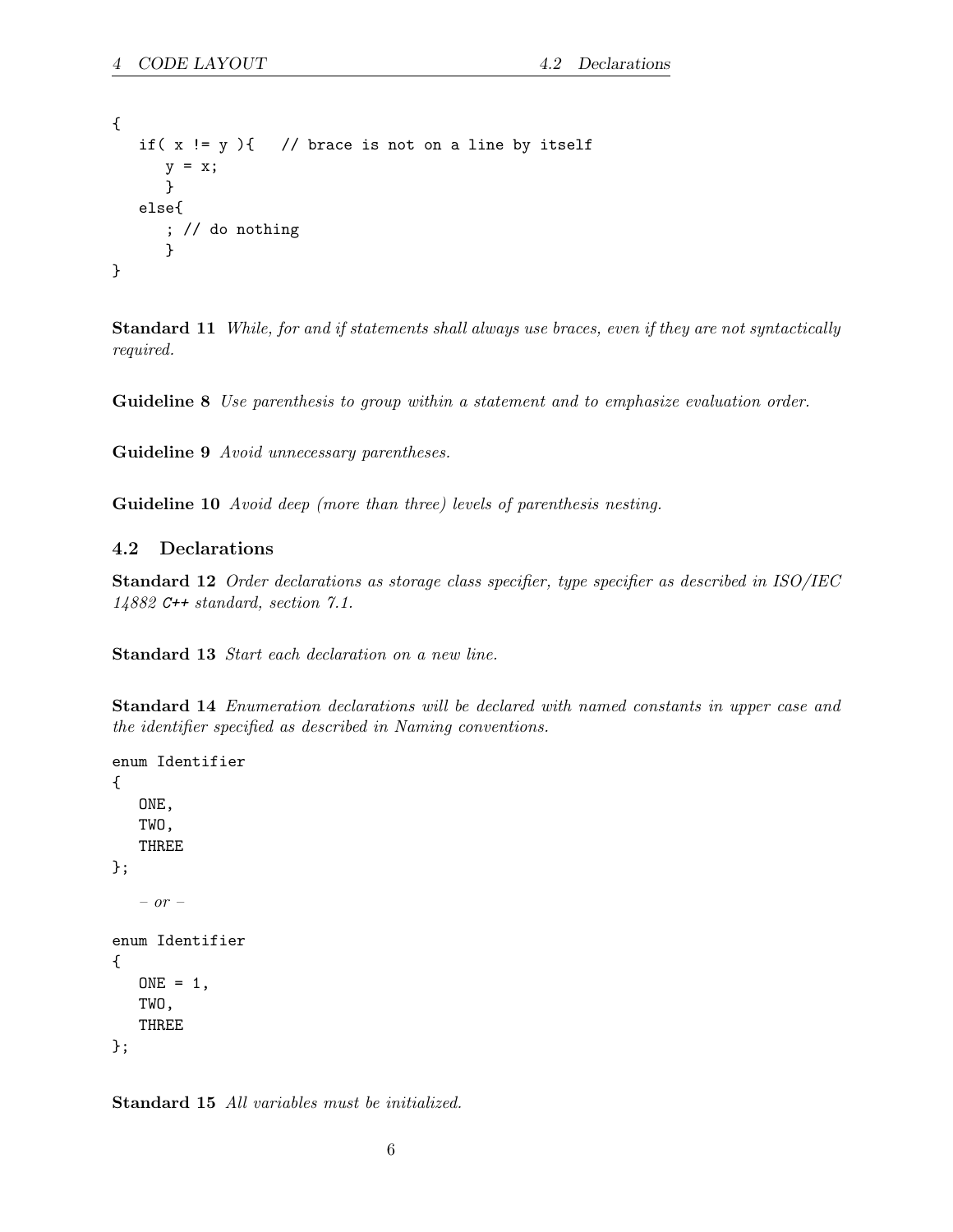Guideline 11 Use vertical alignment to ease scanning of declarations.

```
String aStringToUse;
Int anInt;
Real aRealNumberToUse;
   –instead of–
String aStringToUse;
Int anInt;
Real aRealNumberToUse;
```
Standard 16 Do not create anonymous types (structs), except in a class declaration where a private structure is declared.

#### <span id="page-6-0"></span>4.3 Keyword Constructs

Guideline 12 *Most if statements should be followed by an else statement.* 

Standard 17 Empty statements shall have a semicolon with a // do nothing comment.

```
if(x := y)
{
   y = x;}
else
{
   ; // do nothing
}
```
Rationale: The statement clearly shows that the develop has thought about the condition.

Standard 18 Nested else if statements shall be indented as normal statements, the if shall appear on the same line as the else, and shall have a final else statement (most likely with a NEVER\_GET\_HERE; statement).

```
if(x > y)
{
  x = x - y;}
else if(x < y)
{
  y = y - x;}
else
{
  NEVER_GET_HERE; // See Assertion.hpp
}
```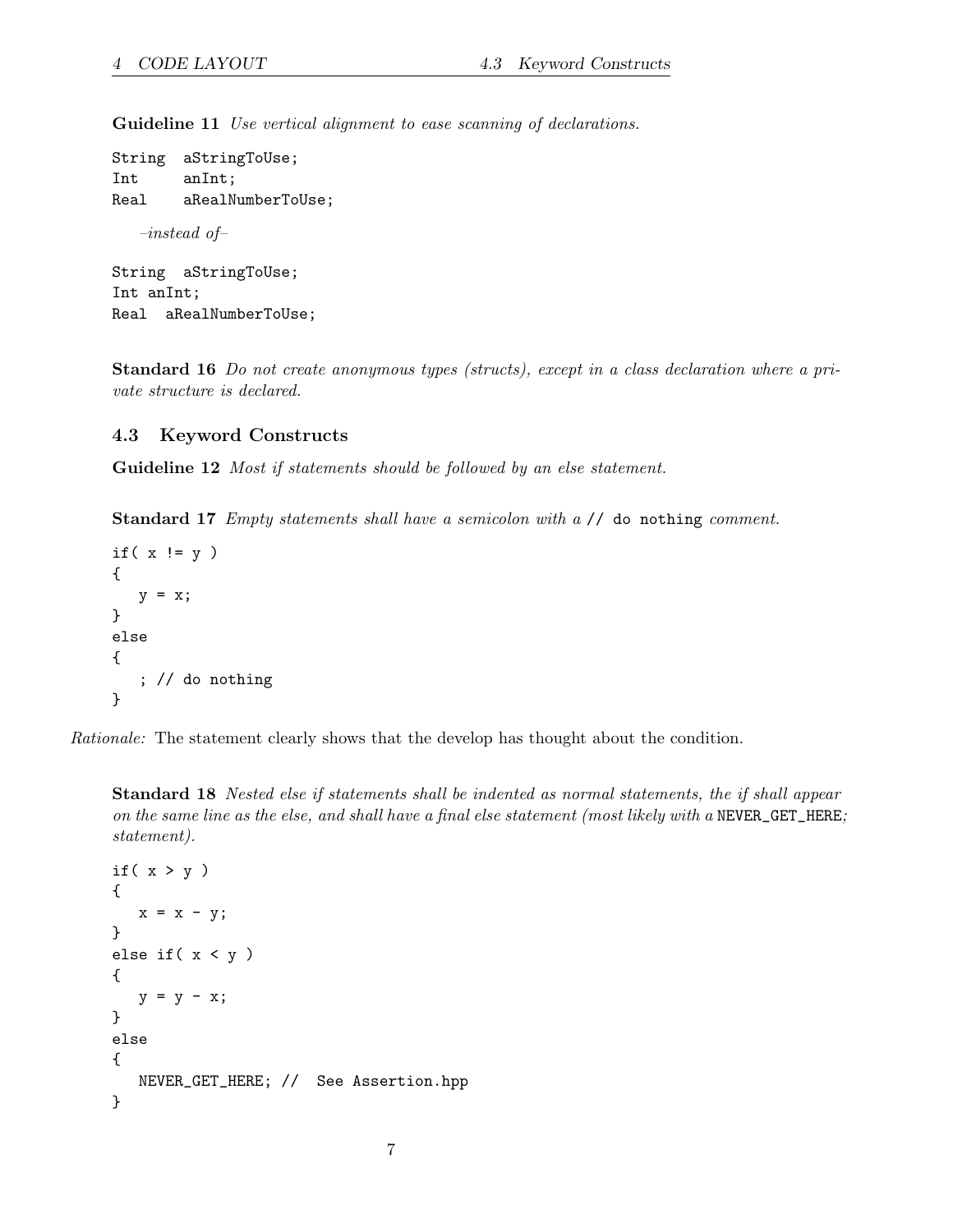Standard 19 Indent cases one level from the switch and indent the code one level beyond the case. The break statement is at the same indentation level as the code.

Standard 20 All switch statements shall have a default case. If all cases have been handled then the default code shall be NEVER\_GET\_HERE. If not then it shall be an empty statement.

```
switch( variable )
{
   // ...
   case 1:
     break;
   // ...
   case 2:
      break;
   // ...
   default:
      NEVER_GET_HERE; // See Assertion.hpp
      break;
}
   – OR –
switch( variable )
{
   // ...
   case 1:
     break;
   // ...
   case 2:
     break;
   // ...
   default:
      ; // do nothing
      break;
}
```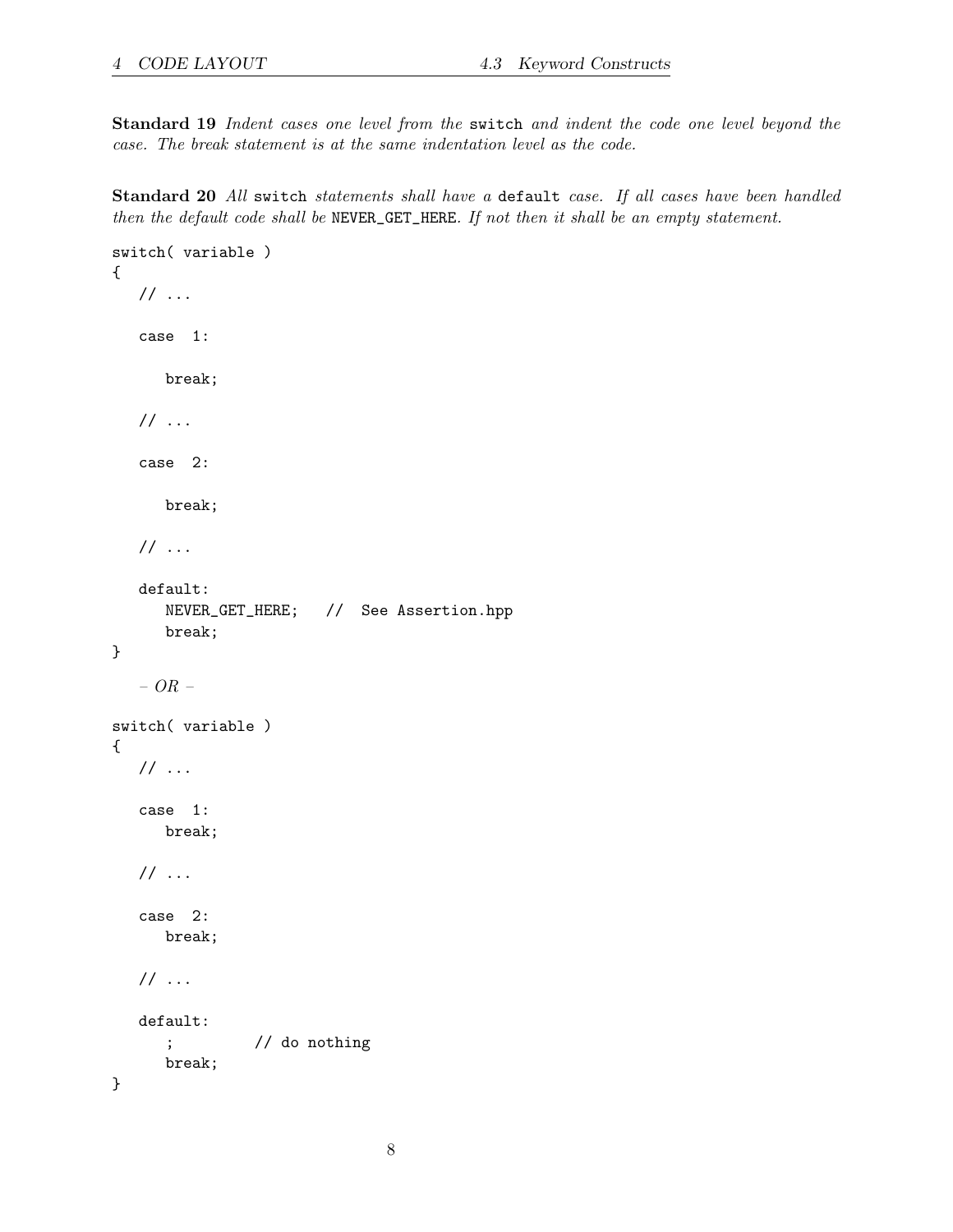Standard 21 Put the while in a do while statement on the same line as the closing brace.

do { ++x;  $}$  while(  $x < y$  );

#### <span id="page-8-0"></span>4.4 Preprocessor

Guideline 13 Preprocessor directives should be avoided whenever possible.

Standard 22 #define shall not be used for manifest constants. Use const Type name = value; instead.

|           | #define SOME_MAGIC_NUMBER | 5 |       | // wrong |
|-----------|---------------------------|---|-------|----------|
| const Int | magicNumber(5);           |   | // ok |          |

- **Standard 23** For CoreLinux++ developed header files use the standard #include method: #include <Common.hpp>
- Guideline 14 A code base should define a central include header that maps to INCL\_ClassName: e.g. cpp or hpp:

#include <ProjectIncludes.hpp>

```
#if !defined(__MAILBOXENTRY_HPP)
#include INCL_MailBoxEntry
#endif
```
and in ProjectIncludes.hpp:

#define INCL\_MailBoxEntry <mbxe.hpp>

Rationale: In large projects many compilation units may refer to the same header includes. By separating the actual file name and location it makes it easier to maintain directory and or file name changes without having to change the compilation units.

Standard 24 Multi-statement macros shall have one statement per line.

#define MULTIPLE\_LINE\_MACRO( s ) \  $++(s)$ ;  $(s) = ((s) % 3 ? ++(s) : (s) )$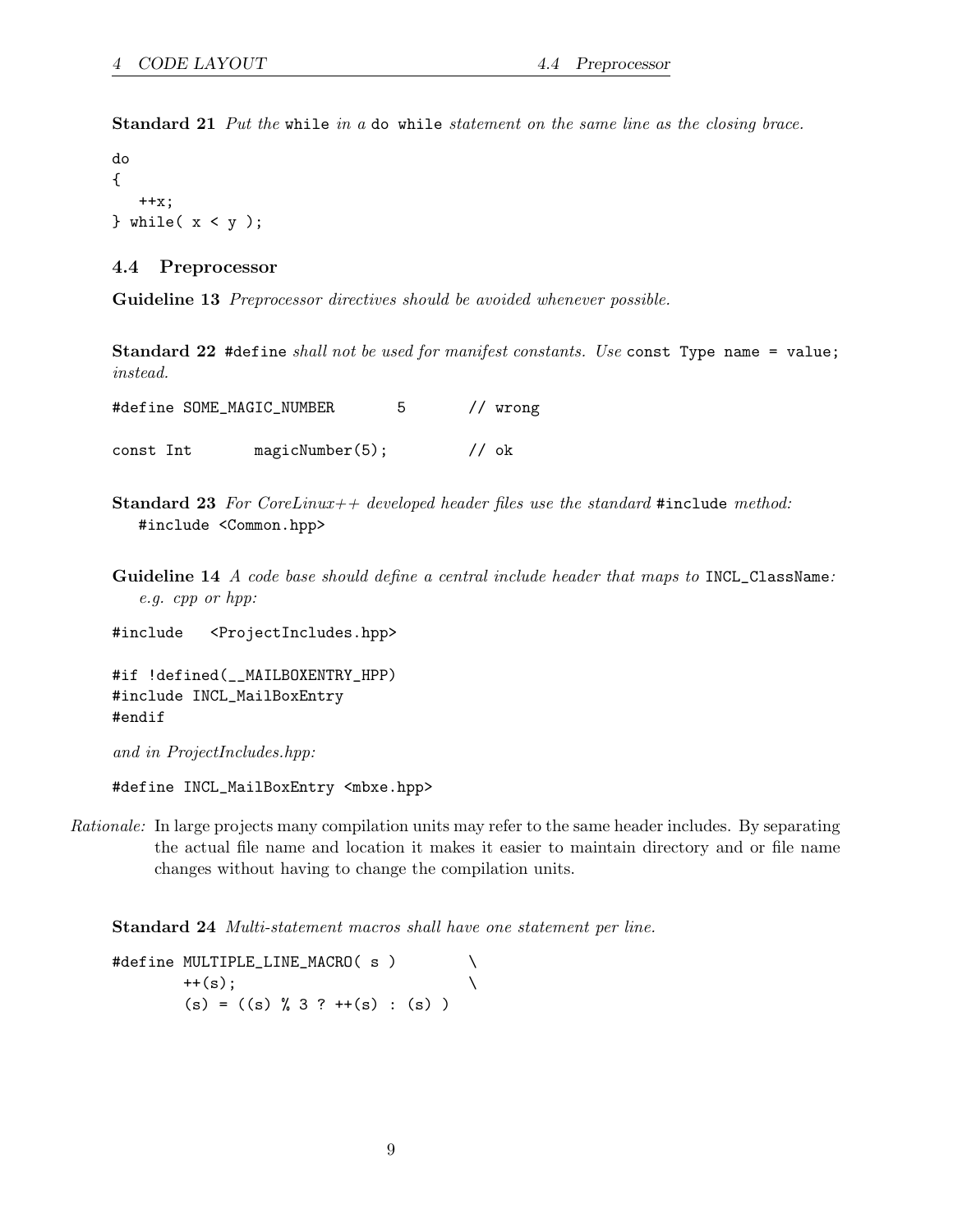#### <span id="page-9-0"></span>4.5 Spaces

NOTE: Adhere to the indentation standard.

Standard 25 Do not use spaces in object de-references.

val =  $*pFoo$ ; // ok val =  $*$  pFoo; // wrong

Standard 26 Do not space between an unary operator and its operand, but do space the other side.

Standard 27 Balance spacing on either side of binary operators.

Standard 28 Do not space before separators ( semicolon, argument comma separator ) but do space the other side.

Guideline 15 It is acceptable to put a space before the semicolon that terminates a statement, as long as it is consistent throughout the function.

Standard 29 Balance spacing inside parenthesis.

Standard 30 Do not space between function name and parenthesis, but space after open parens and before close parens with the exception of no arguments. e.g.

| void doFunction(void)             | // ok                 |
|-----------------------------------|-----------------------|
| void doFunction( ObjectRef aRef ) | // ok                 |
| void doFunction(ObjectRef aRef)   | $//$ wrong            |
| void doFunction( ObjectRef aRef)  | $//$ wrong            |
| void doFunction()                 | $\frac{7}{\text{ok}}$ |
|                                   |                       |

Standard 31 Use blank lines before and after block comments.

Standard 32 Use vertical alignment to indicate association.

Standard 33 Use spaces, not tabs.

Rationale: Tab sizes vary between developers. When spaces are used, the alignment is maintained no matter where the file is edited.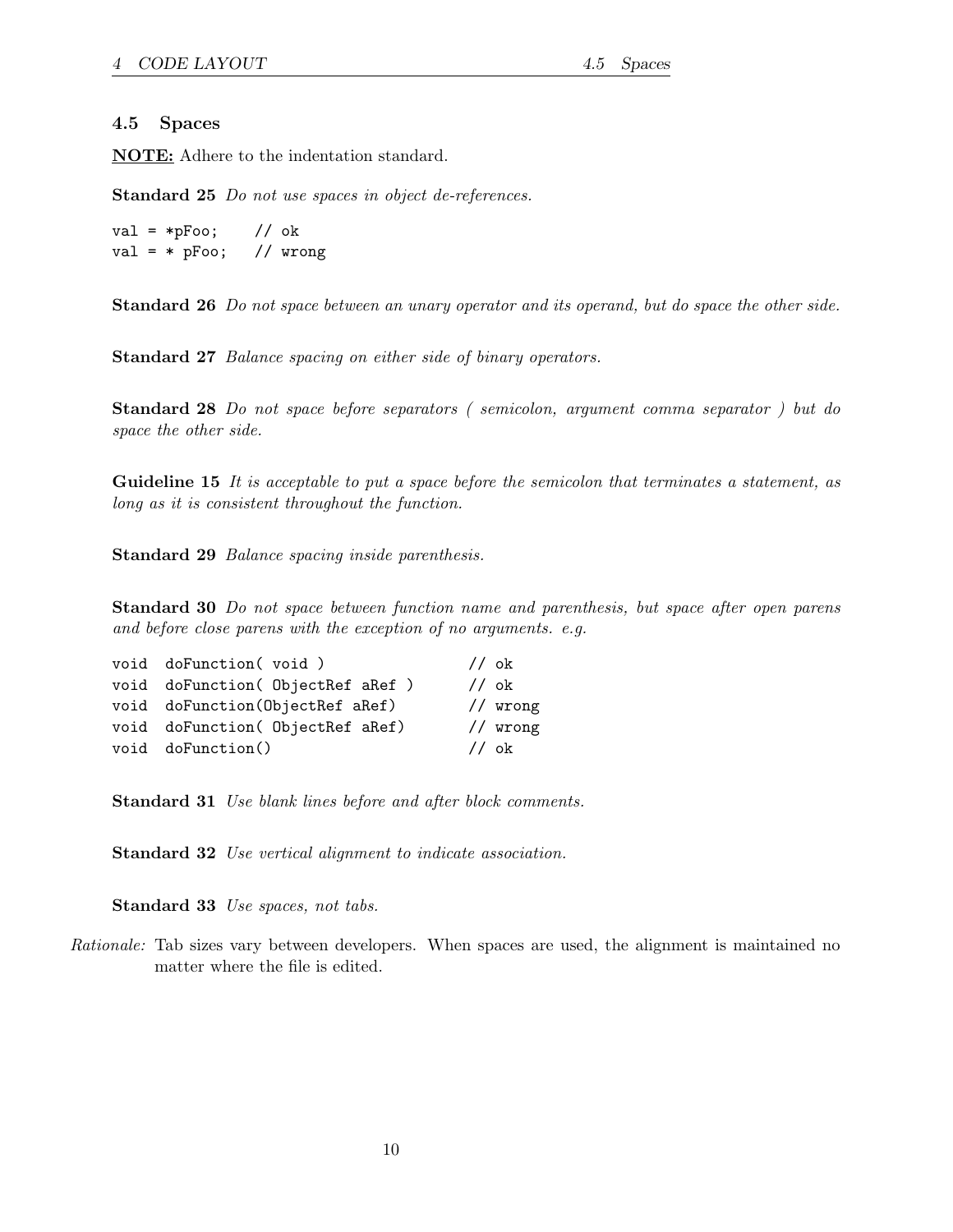#### <span id="page-10-0"></span>4.6 Wrapping

Guideline 16 No line of code should extend beyond column 78.

Rationale: When the audience for the source and headers of a project may reach thousands, if not more, readability and continuity become prime factors for comprehension. Additionally, in a multideveloper environment, the potential for disjoint style is personified with no restrictions on column length.

Standard 34 When wrapping lines, indent the continuation line past the current indent column.

```
Int val(2);
cout << "This is an example where I wrap "
  << val
  << " lines of code" << endl;
```
Standard 35 Wrap assignments past the equal sign.

```
ObjectMapConstIterator aItr;
```

```
aItr = theMapOfObjects.begin();
```
Standard 36 Wrap conditional expressions after the operators.

```
if( theNameOfTheGame == aGameName &&
    theTimeBeingPlayed > aLimit )
{
    // ...
}
```
Standard 37 Wrap for statements after the semi-colons.

```
/* Example? */
```
Standard 38 Wrap long function signatures with one parameter per line.

```
void ClassMethod::setValues
   (
      ObjectCref a1,
      ObjectCref a2,
      StringCref aName,
      IntCref aValue,
      ...
  )
{
   ;
}
```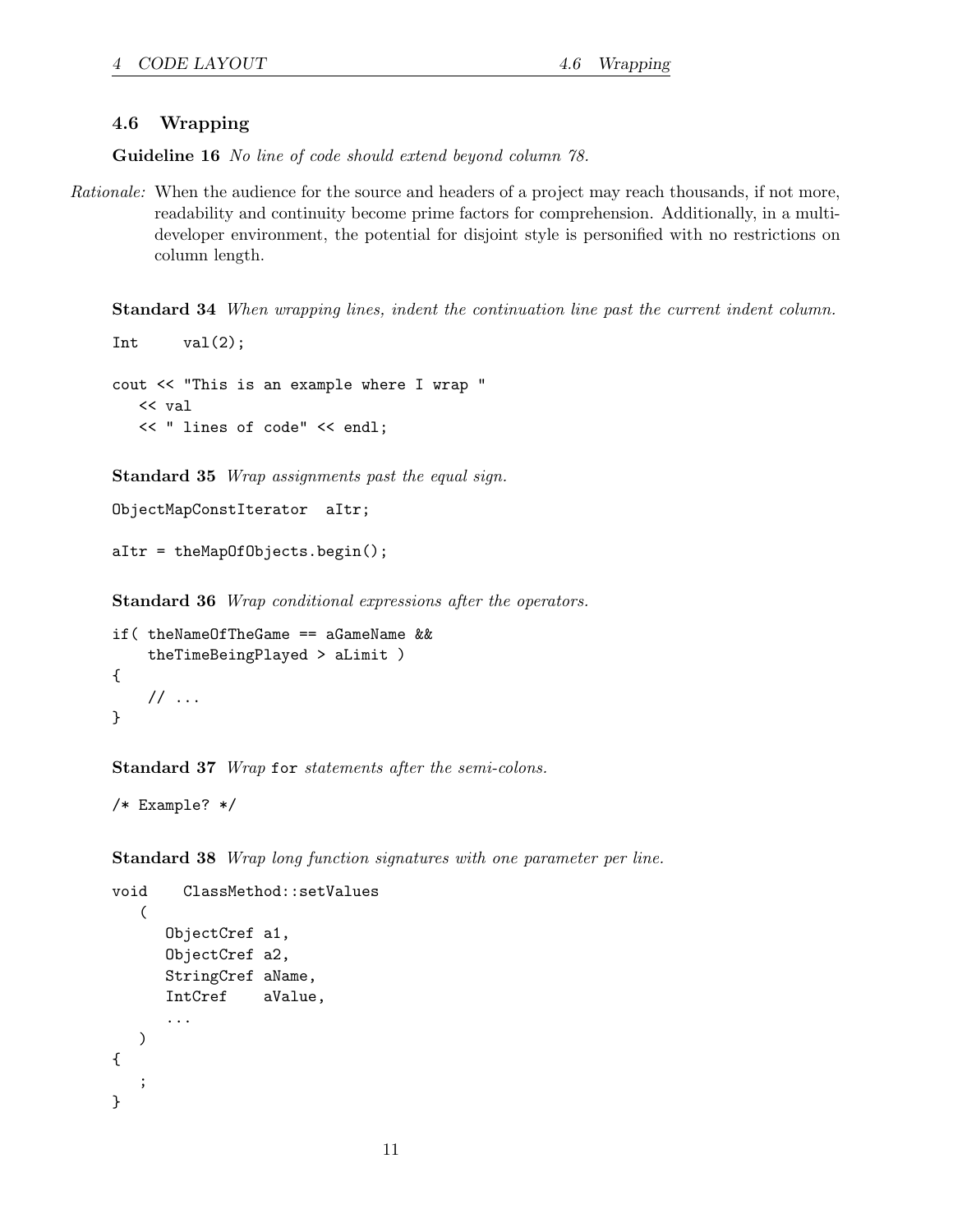# <span id="page-11-0"></span>5 Naming Conventions

Standard 39 Spell words using correct English spelling. For the most part, avoid abbreviations.

Rationale: The semantics of a type are much better understood by the reader when they have names like "SpeakerCabinet" instead of "spkcb".

Guideline 17 Make names clearly unique. Avoid similar-sounding names and similarly-spelled names.

Int aCount; String aName; Object aPerson; – INSTEAD OF – Int x1; String x2; Object x3;

Standard 40 Make all identifiers unique within a function.

Standard 41 Use mixed case to distinguish name segments instead of underscores.

| WellFormedObject  | a0bject; | // ok |          |
|-------------------|----------|-------|----------|
| non_standard_form | a0bject; |       | // wrong |

Standard 42 Types start with an upper case letter and use mixed case to separate name segments.  $(i.e.$  String, BigCar).

Standard 43 Variables and objects names that are data members of a class start with a 'the' and use mixed case thereafter:

```
class Foo
{
  public:
     //
  protected:
     String theName;
};
```
Standard 44 Variables and objects names that are arguments or locals start with lower case 'a'.  $(i.e.$  String aName;  $).$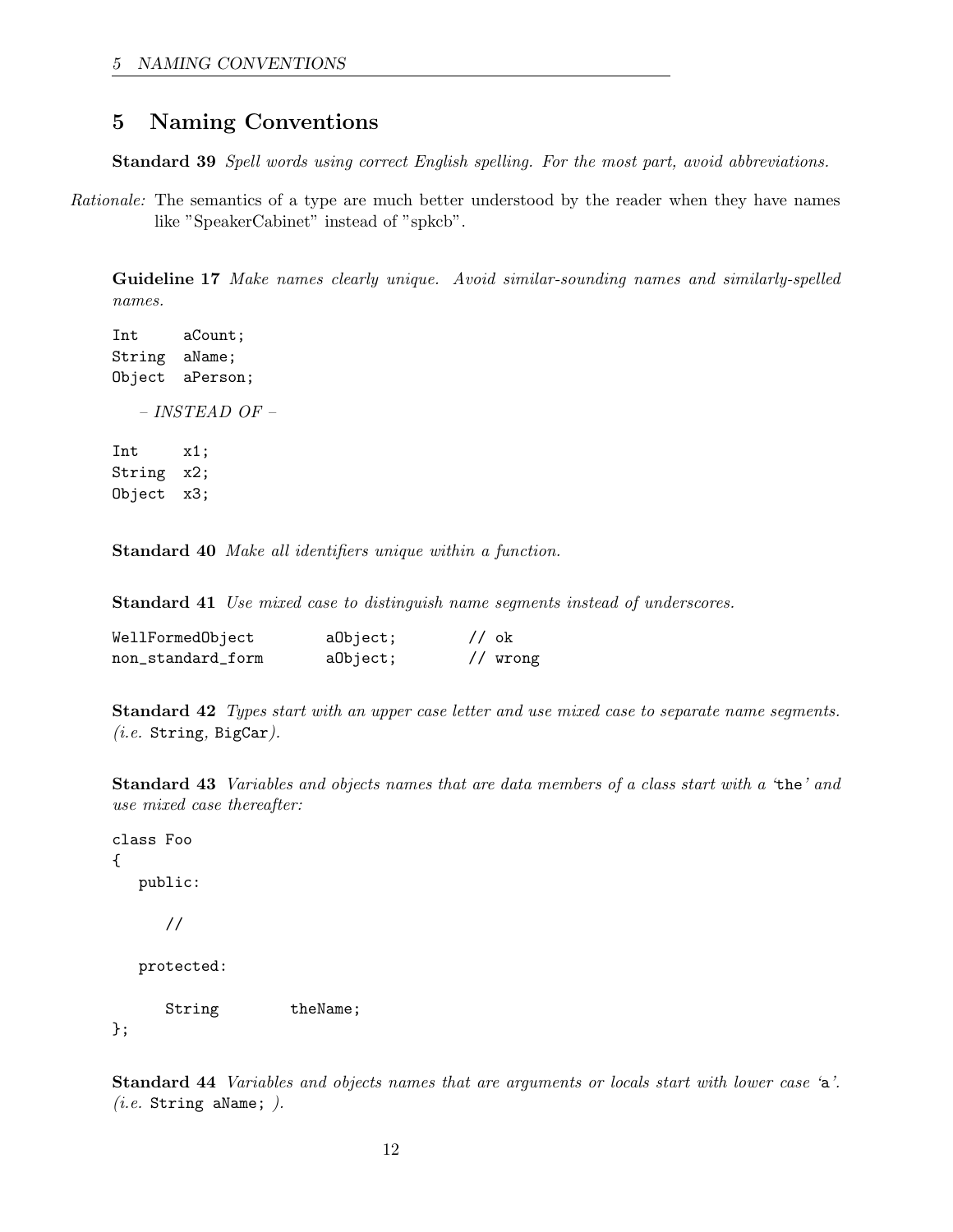Standard 45 Pointer, reference and const reference types are created by postfixes Ptr, Cptr, Ref or Cref as appropriate. The macros DECLARE\_TYPE and DECLARE\_CLASS create correctly formed pointer and references types.

```
#define DECLARE_TYPE( mydecl, mytype ) \
  typedef mydecl mytype; \setminustypedef mytype * mytype ## Ptr; \
  typedef const mytype * mytype ## Cptr; \
  typedef mytype & mytype ## Ref; \
  typedef const mytype & mytype ## Cref
#define DECLARE_CLASS( tag ) \
  class tag;
  typedef tag * tag ## Ptr; \
  typedef const tag * tag ## Cptr; \
  typedef tag \& tag ## Ref; \setminustypedef const tag & tag ## Cref
```
Rationale: The new C++ casting syntax is used to do casts. It more accurately reflects the semantics of a cast, that is, conversion of one type to another by invocation of a conversion constructor. By typedef'ing the pointer and reference declarations this notation is easier to read.

Guideline 18 Only use short variable names when they have limited scope and obvious meaning. Beware of them causing confusion.

Standard 46 Use capital letters to begin new name segments within the name.

Guideline 19 Name functions with verb-noun (verb object) combinations.

Guideline 20 Name variables and structures with noun, adjective noun combinations.

Standard 47 Accessor methods start with the word 'get' and should be const.

Standard 48 Boolean accessor functions start with 'is' and return bool.

Standard 49 Mutator procedures start with the word 'set' and don't return values.

class Foo { public:

```
//
// Accessor
//
```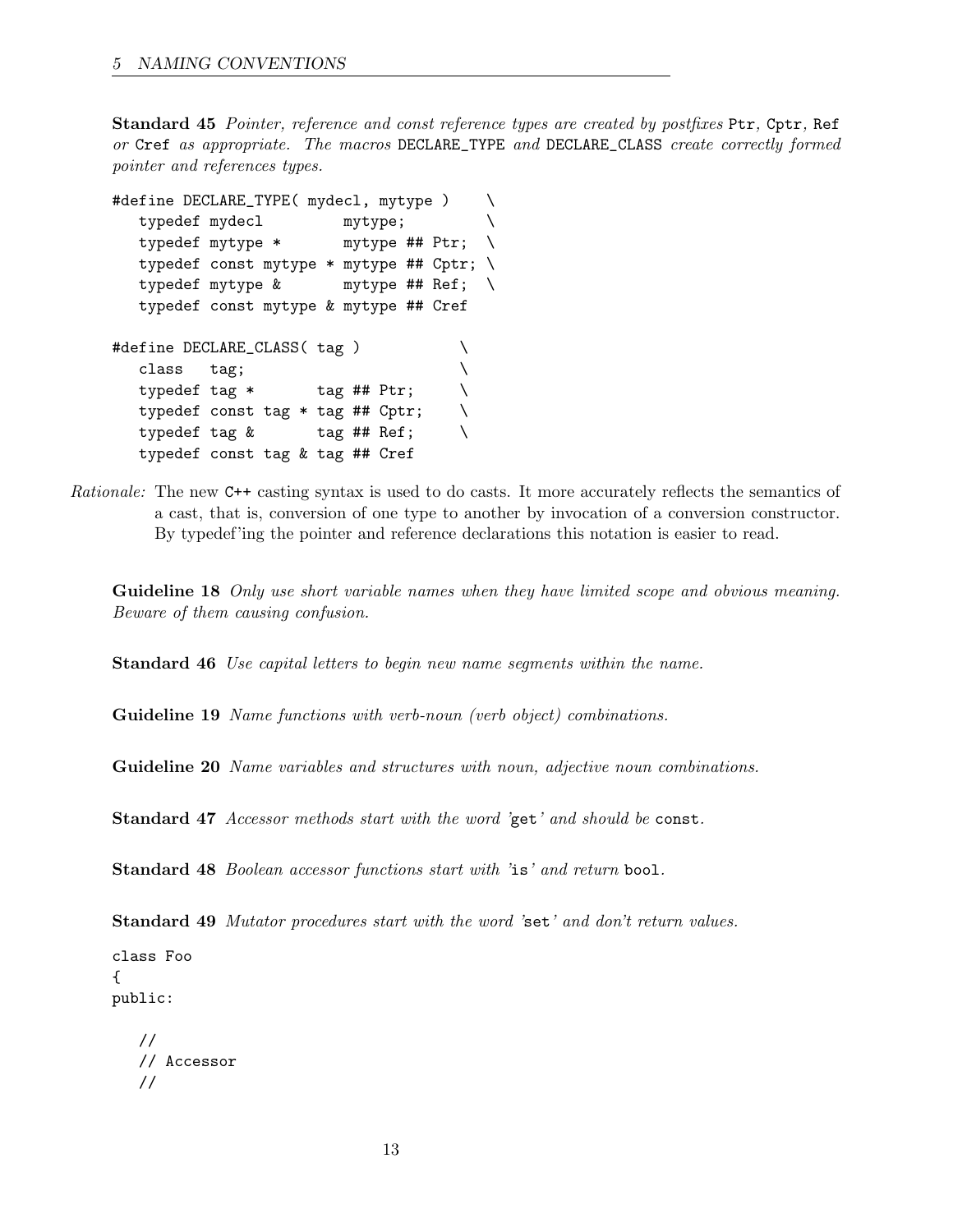StringCref getName( void ) const; bool isNameEmpty( void ) const; // // Mutator // void setName( StringCref aName );

protected:

String theName; };

Standard 50 Factory instantiation functions start with the word 'create'.

```
ThreadPtr createThread( void );
```
Standard 51 Factory destruction functions start with the word 'destroy'.

void destroyThread( ThreadPtr );

#### <span id="page-13-0"></span>5.1 Files and Directories

Guideline 21 Name files like variables, describing the functions they contain. Long file names are encouraged.

Standard 52 Use .cpp and .hpp for class definition source and header file suffixes.

Guideline 22 Use .c and .h extensions for 'C' style source and header files. 'C' code is discouraged.

Guideline 23 Any procedural code written should be compiled in C++.

Rationale: C++ compilers provide much stricter type checking than C compilers. The stronger type checking is well worth using, even if the code does not take advantage of the object oriented features of C++.

Guideline 24 Name directories like nested structures.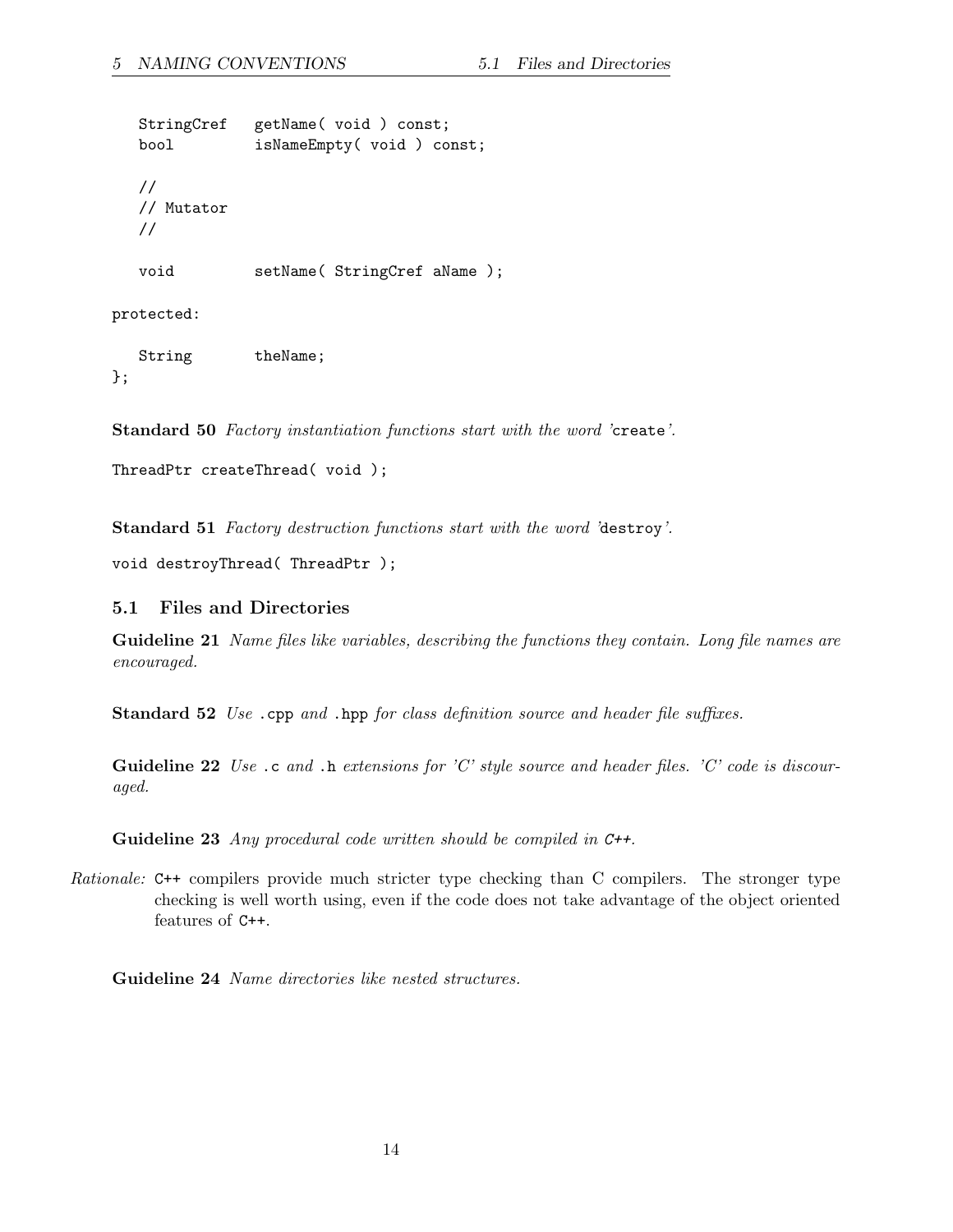# <span id="page-14-0"></span>6 Usage

Guideline 25 There are no circumstances where goto is allowed.

Guideline 26 Avoid deep nesting of statements, parentheses, and structures.

Guideline 27 All assignments shall stand alone, unless a series of variables are being assigned to the same value.

Standard 53 Do not use comparisons in mathematical expressions.

numberOfDays = ( isLeapYear() == TRUE ) + 28; // not OK

Guideline 28 All non-boolean comparison expressions should use a comparison operator. Do not use implicit  $!=$  0.

| $REQUIRE($ aObjectPtr != NULLPTR $);$ |  |  | $//$ good |
|---------------------------------------|--|--|-----------|
| REQUIRE( aObjectPtr);                 |  |  | $//$ bad  |

Guideline 29 Avoid assignment in comparisons, except where the alternative is significantly more complex.

Standard 54 Use explicit casting, instead of the compiler default.

```
Dword aUnsignedValue(0);
Real aRealValue(3.7);
```

```
aBigValue = Dword(aRealValue);
```
Also note that the class operator overloads should be used as a preference for upcasting and downcasting:

```
class Foo
{
public:
  //
  // Accessor
  //
  operator Dword( void ) const
   {
     return Dword( theValue );
  }
  operator Short( void ) const
  {
```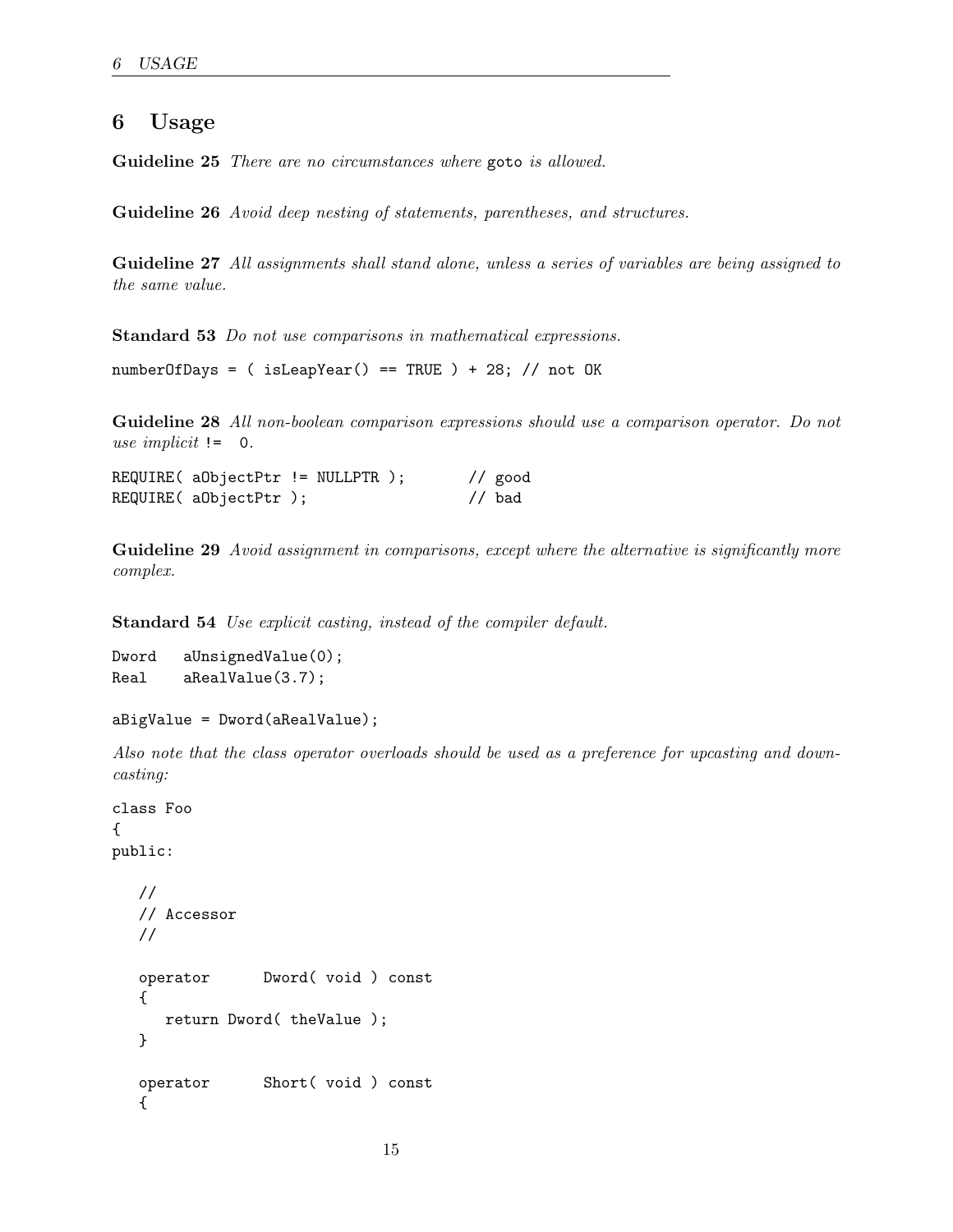```
return Short( theValue );
   }
   //
   // Mutator
   //
protected:
```
Real theValue; };

Guideline 30 Default to pre-increment and pre-decrement unless the post-increment/decrement operators are logically necessary.

Guideline 31 Minimize negative comparisons.

Guideline 32 Minimize use of the comma operator.

#### <span id="page-15-0"></span>6.1 Conditionals

**Guideline 33** Use if  $(cond) \dots$  else rather than conditional expressions ( $(cond)$ ? : ) if only to clarify the intended operation.

Guideline 34 Use nested if only to clarify the intended order of evaluation.

```
if(foo() == true){
  if( bar() == true){
   }
}
   - VERSUS -if( foo() && bar() )
{
}
```
Standard 55 In a switch statement, make all cases independent by using break at the end of each. All switch statements should have a default. If all cases have been handled, then the default should never be NEVER\_GET\_HERE. This is also true for if...elseif...else blocks.

Standard 56 Use if...else for two alternative actions. Put the major action first.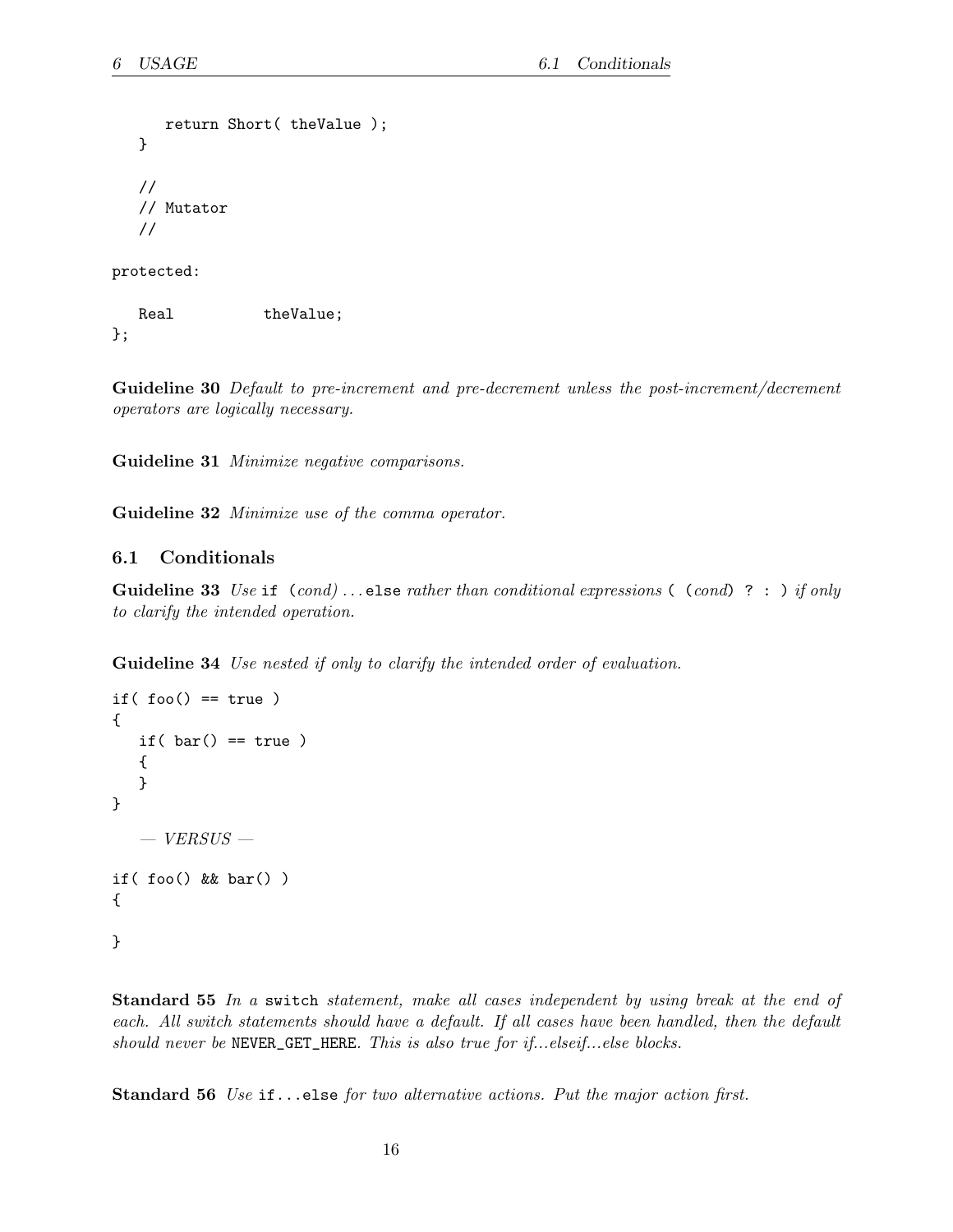#### <span id="page-16-0"></span>6.2 Loop Constructs

Guideline 35 *Count for loops in ascending*.

Standard 57 Use for loops when the loop control needs initializing or recalculating; otherwise, use while.

Standard 58 Use while(1) to implement an infinite loop. Make its usage clear with comments.

**Guideline 36** Be careful with the logic of do loops. Use  $\text{do} \ldots \text{while} ( \ldots )$  ) to loop until a comparison becomes true.

Guideline 37 Minimize use of break in loops. Only use it for abnormal escape.

Guideline 38 Use continue sparingly. Clearly comment why continue is used.

<span id="page-16-1"></span>6.3 Data

Standard 59 Use NULLPTR with pointers only. (#define NULLPTR 0 is declared in Types.hpp).

Standard 60 Don't rely on RTTI for dynamic and static casts.

Guideline 39 Use RTTI where appropriate.

Rationale: The developer may not want to compile with RTTI for whatever reason. You should consider using templates if type reasoning is required. On the other hand, RTTI is part of the C++ 14882 (1998E) standard.

Guideline 40 *Beware of operations with constants going out of range.* 

Standard 61 Use single-quoted characters for character constants, but never single-quote more than one character (or hex for non-printing).

Standard 62 Use sizeof rather than a constant.

Standard 63 Do not compare floating point numbers for equality.

Standard 64 Assign to all data members in operator=.

Standard 65 Check for assignment to this in operator=. If assignment to this is attempted, simply return from the function.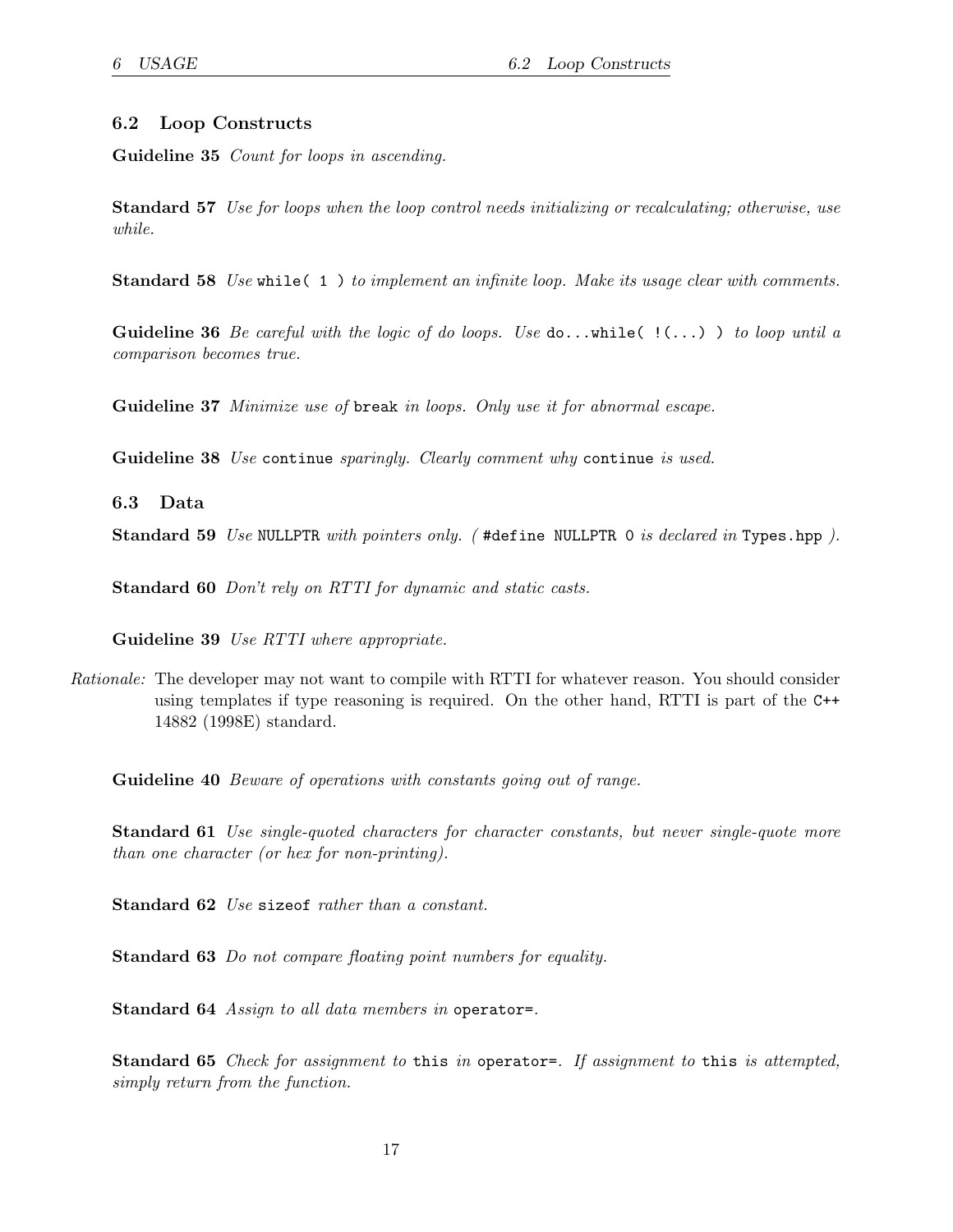```
MyClassRef MyClass::operator=( MyClassCref aRef )
{
   if( this != &aRef )
   {
      // do the assignment
      ...
   }
   else
   {
      ; // do nothing
   }
   return *this;
}
```
Standard 66 Make sure operator= invokes any parents' operator=, except with virtual inheritance.

#### <span id="page-17-0"></span>6.4 Constructors and Destructor

Standard 67 Always define a default and copy constructor as well as an assignment operator for a class. Make these functions private if they should not be used.

Rationale: The compiler will create these for you if you don't. It is the side effects and tracking down of such that is avoided with explicitly defining them.

Guideline 41 Prefer initialization to assignment in constructors.

```
MyClass::MyClass( void )
   :
   theAlpha(0),
   theBeta(0),
   theGamma(0)
{
   ; // do nothing
}
   - INSTEAD OF -MyClass::MyClass( void )
{
   the<br>Alpha = 0;
   the<br>Beta = 0;
   the<br>Gamma = 0;
}
```
Standard 68 Make destructor virtual in all polymorphic classes, or classes where the potential is high.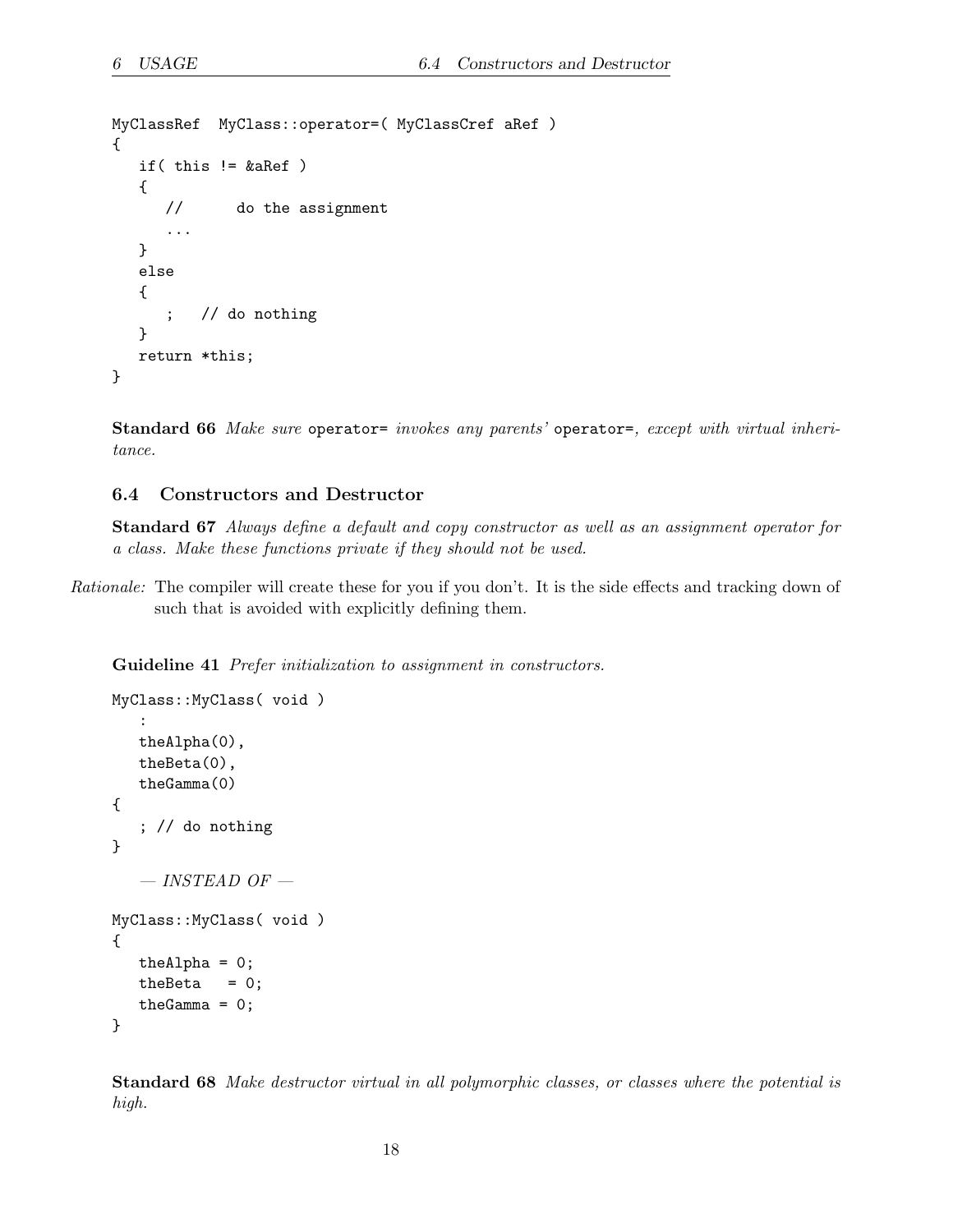Standard 69 A constructor should put its object in a well-defined state. At the end of the constructor, the object must satisfy its class invariant.

Standard 70 A constructor that fails shall throw an exception.

#### <span id="page-18-0"></span>6.5 Initialization

Standard 71 Explicitly initialize static data.

Standard 72 Initialize all variables at the time they are declared to the appropriate value. If the value is not yet known, initialize pointers to NULLPTR and simple types to zero.

Standard 73 List members in a constructor initialization list in order in which they are declared in the class header.

#### <span id="page-18-1"></span>6.6 Declaration

Guideline 42 All data should be defined as close as possible to where it is needed.

Standard 74 Use floating point numbers only where necessary.

Standard 75 Use DECLARE\_TYPE and DECLARE\_CLASS macros to create new data types and new class declarations. When using templates with more than one parameter, a two-step process is needed:

typedef to some temporary type name, then DECLARE\_TYPE.

Standard 76 Do not use global data. Consider putting global information in the context of a static class.

Standard 77 Do not use unions.

Standard 78 Do not use bit structures.

#### <span id="page-18-2"></span>6.7 Programming

Guideline 43 Make sure interface definitions are clear and sufficient.

Guideline 44 Defend against system, program and user errors. Heavy use of assertions (see Assertion.hpp) and exceptions are encouraged.

Guideline 45 Enable the user and the maintainer to find sufficient information to understand an error. Include enough diagnostic information to give an accurate picture of why the error occurred.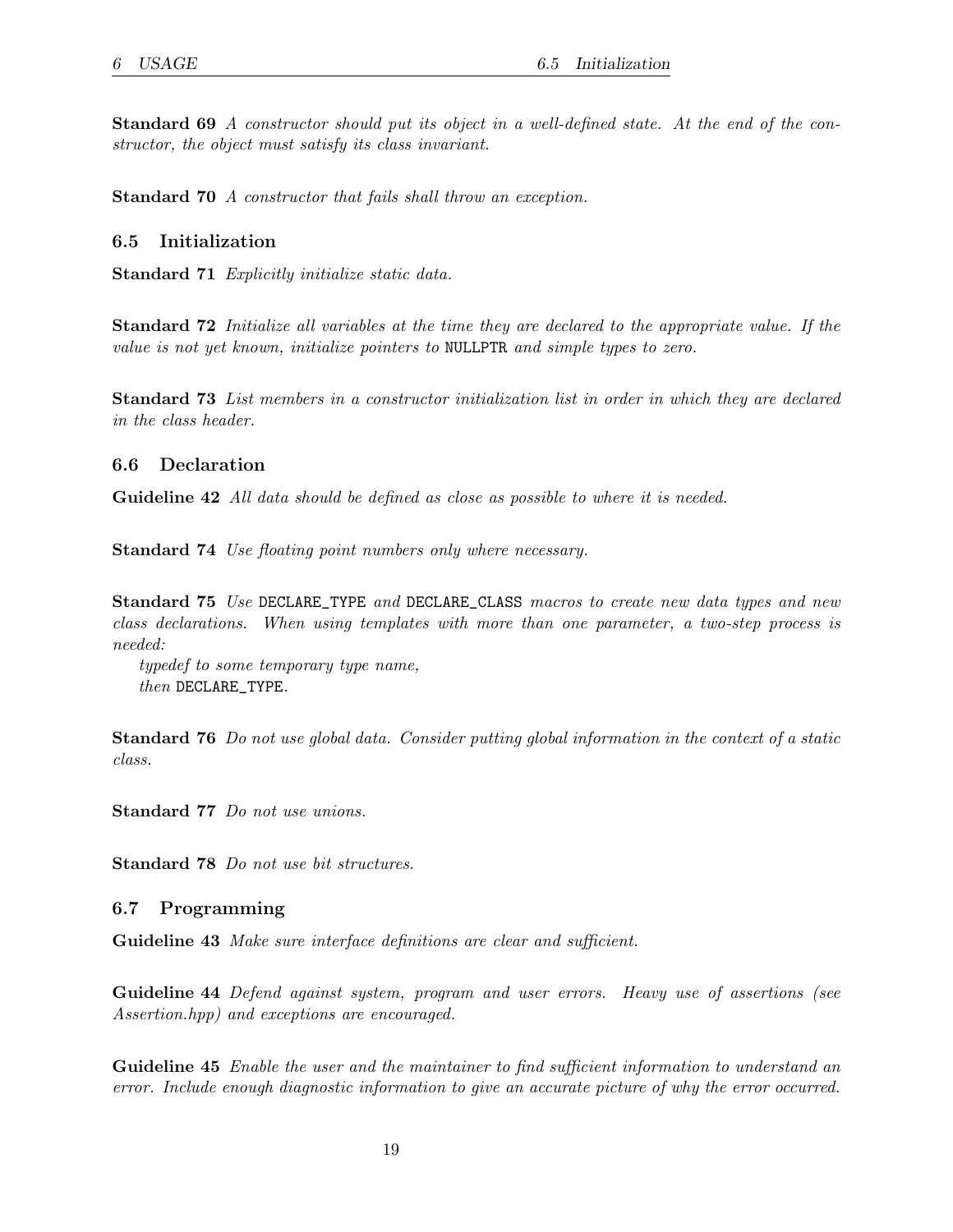<span id="page-19-1"></span>Guideline 46 Do not use arbitrary, predefined limits (e.g. on symbol table entries, user names, file names).

Guideline 47 Make code more testable by reducing complexity.

Standard 79 When coding, use exactly the same names as in the object model.

Standard 80 Use the same form in corresponding calls to new and delete (i.e. new Foo uses delete aFooPtr and new Foo[ 100 ] uses delete []  $aFooArray$ .

**Guideline 48** Know what  $C++$  silently creates and calls (e.g. default constructor, copy constructor, assignment operator, address-of operators(const and not), and the destructor for a derived class where the base class's destructor is defined.)

Standard 81 Ensure that objects (both simple and class) are initialized before they are used.

**Standard 82** Eradicate all compiler warnings. Set the compiler to the highest warning level. Any unavoidable warnings must be explicitly commented in the code. Unavoidable compiler warnings should be extremely rare.

#### <span id="page-19-0"></span>6.8 Class and Functions

Guideline 49 Strive for class interfaces that are complete and minimal.

Guideline 50 The programmer should only have to look at the .hpp file to use a class.

Standard 83 Do not put data members in the public interface.

Standard 84 Pass and return objects be reference instead of value whenever possible.

Standard 85 If the passed object is not going to be modified then pass it as a const reference.

Standard 86 The keyword class will appear in the left most column. If declaring the class in the scope of a namespace, then class will be indented appropriately.

Standard 87 The member access controls appear flush with the class keyword.

Standard 88 Access controls that have no members may be omitted.

Standard 89 Access controls appear in the following order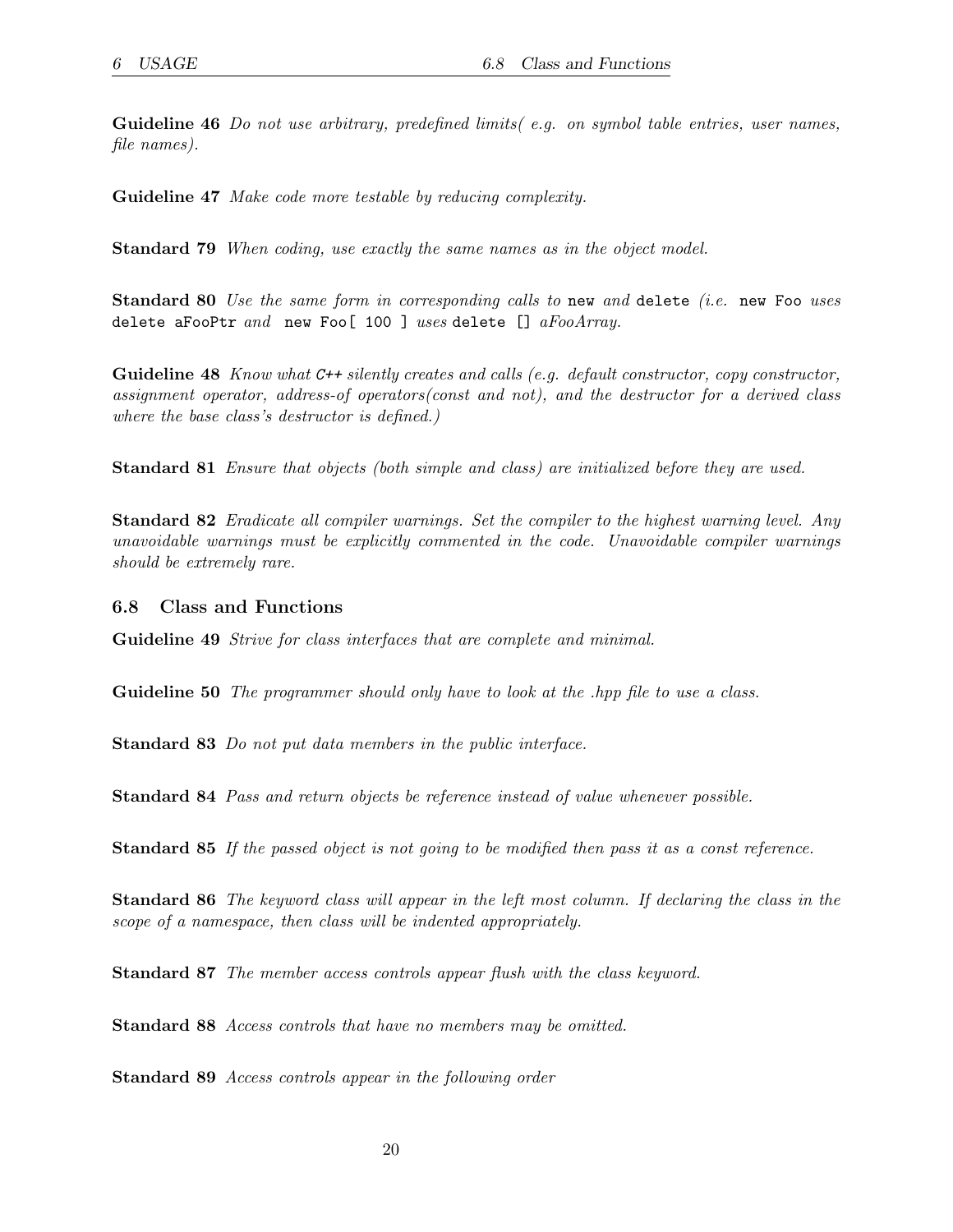| public:    | $\prime\prime$ | Public method declarations    |
|------------|----------------|-------------------------------|
| protected: | $\prime\prime$ | Protected method declarations |
| private:   | $\prime\prime$ | Private method declarations   |
| protected: | $\prime\prime$ | Protected class data members  |
| private:   | $\prime\prime$ | Private class data members    |

comments here are for clarification.

Standard 90 The virtual or static declarations appear in the first indentation level from the class declaration.

Standard 91 The return type of a class method or the storage type of a class data member appear after the first tab position beyond the space were virtual applied.

Standard 92 Method identifiers follow the return type and should be reasonably lined with other method declarations.

Standard 93 In each access control group for methods, Constructors are followed by destructor, followed by operator overloads, followed by accessors followed by mutators.

```
class MyClass
{
```
public:

```
/// Default constructor
MyClass( void )
/**
   Copy constructor
   @param Object constant reference
 */
MyClass( ObjectCref );
/// Destructor
virtual MyClass( void );
/**
   Equality operator overload
   @param MyClass constant reference
   @return bool - true if equal, false otherwise
 */
```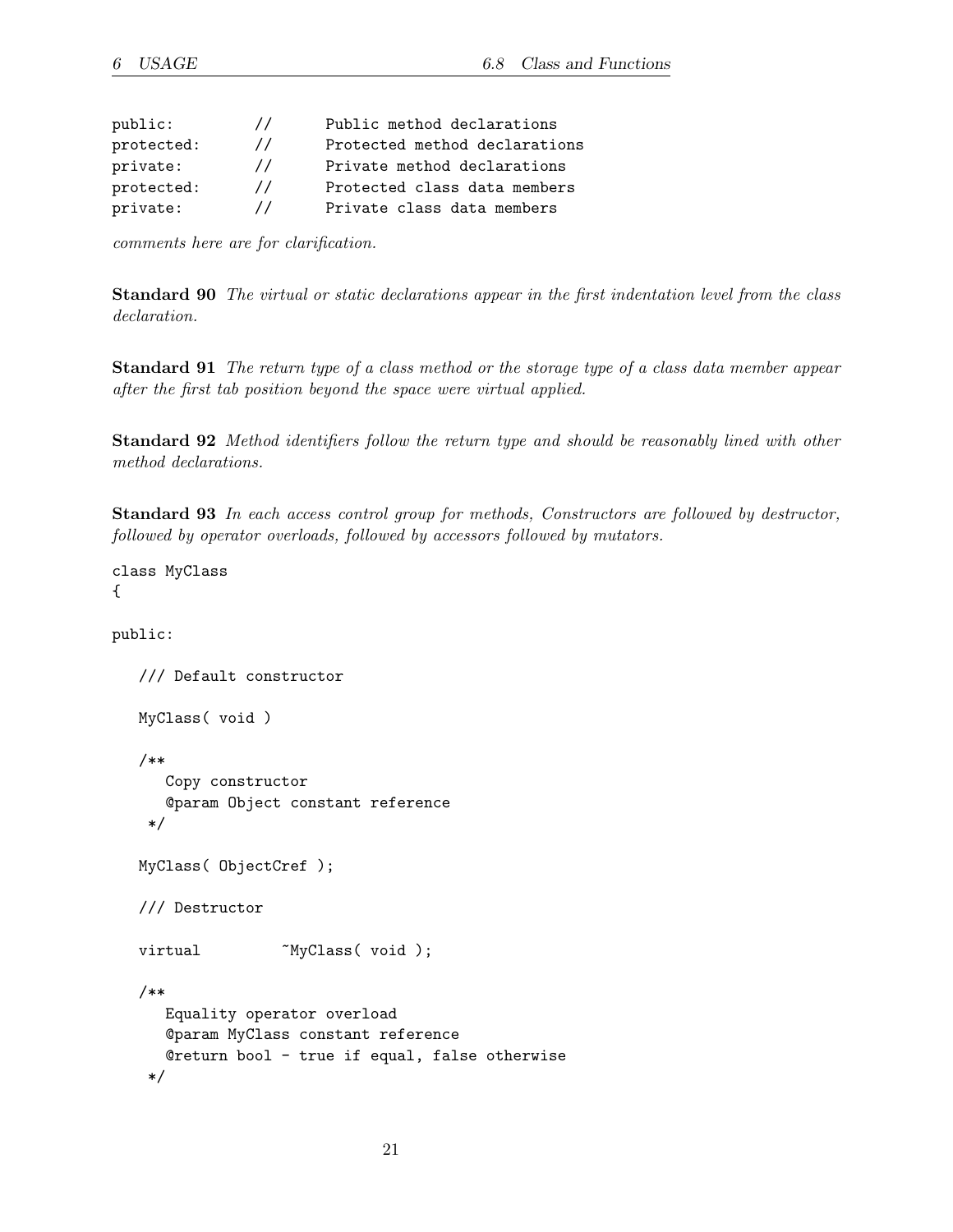```
bool operator==( MyClassCref );
  //
  // Accessors
  //
  /**
      Get the number of MyClass instantiations.
     @return Int const reference to count
    */
  static IntCref getInstanceCount( void );
  /**
     Return the object data member
     @return Object const reference
    */
  ObjectCref getObject( void ) const;
  //
  // Mutators
  //
  /**
     Sets the something thing
     @param Something const reference
    */
  virtual void setSomething( SomethingCref );
protected:
  /// Copy never allowed
  MyClass( MyClassCref ) throw(Assertion)
   {
     NEVER_GET_HERE;
  }
  /// Assignment operator denied
  MyClassRef operator=( MyClassCref ) throw(Assertion)
  {
     NEVER_GET_HERE;
     return *this;
  }
```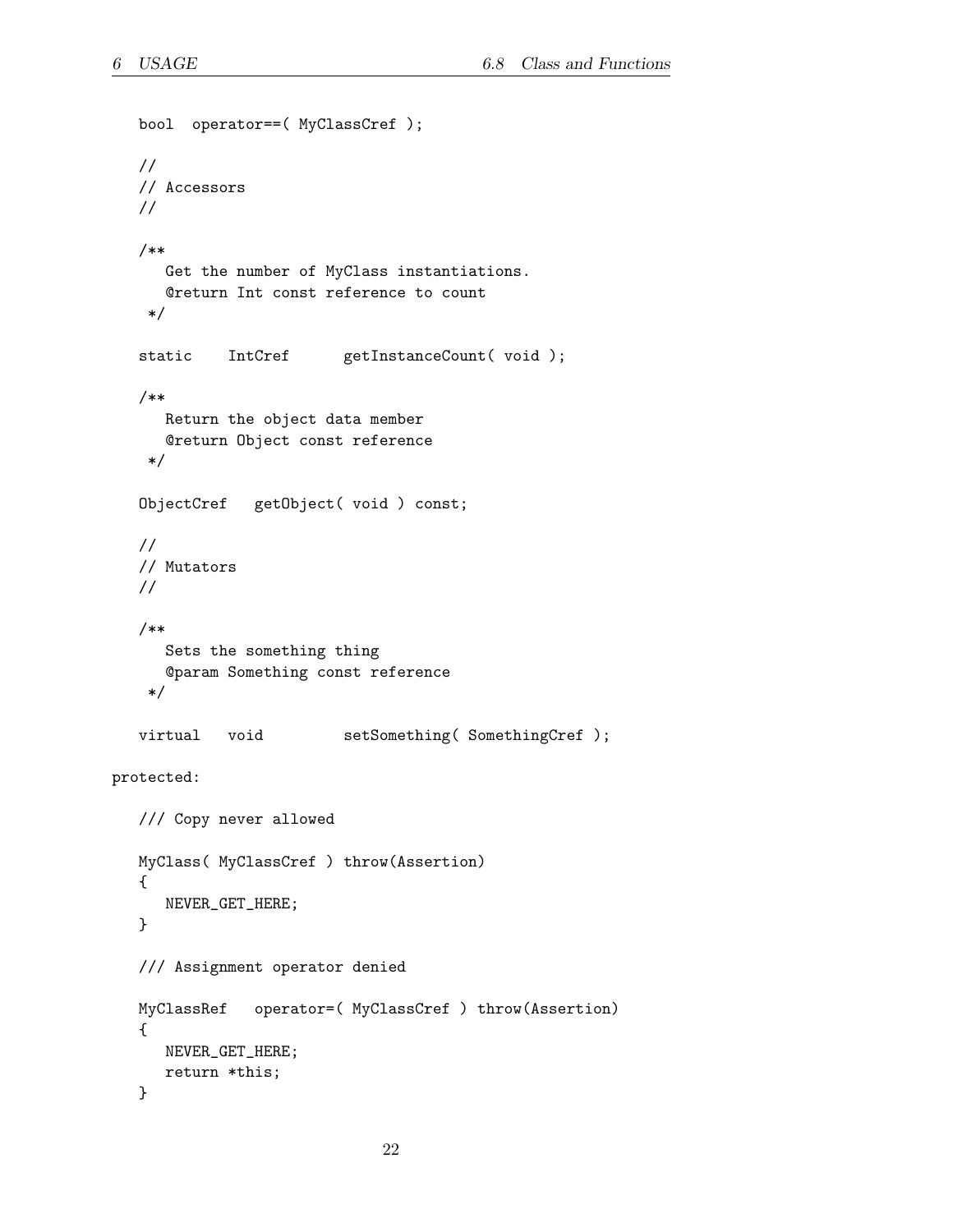private:

// No private methods

protected:

// No public data members

private:

/// Class instance counter

static Int theInstanceCount; };

Guideline 51 Don't return a reference, or pointer, when you must return an object, and don't return an object when you mean a reference.

**Guideline 52** Avoid overloading on a pointer and a numerical type. (i.e. fool char  $\ast$ ) vs. foo( int ) – a call to foo( 0) is ambiguous).

Guideline 53 Use static classes to partition the global namespace. (dated with C++ namespace)

Standard 94 Do not return handles to internal data from const member functions. If a handle must be returned, make it const.

Standard 95 Avoid member functions that return pointers or references to members less accessible than themselves. Use const !

Standard 96 Never return a reference to a local object or a de-referenced pointer initialized by new within the function.

Rationale: Obviously, when a functions ends, the local object goes out of scope, and the reference is no longer valid. One might attempt to NEW the object in the function instead, but then who would call the corresponding DELETE?

Standard 97 Use enums for integral class constants.

Guideline 54 Use inlining judiciously.

Guideline 55 Inlines cause code bloat, slow down compile times, eat up name space, and not all compilers handle them the same way.

The following puts much of what we have said into an example In MyClass.hpp: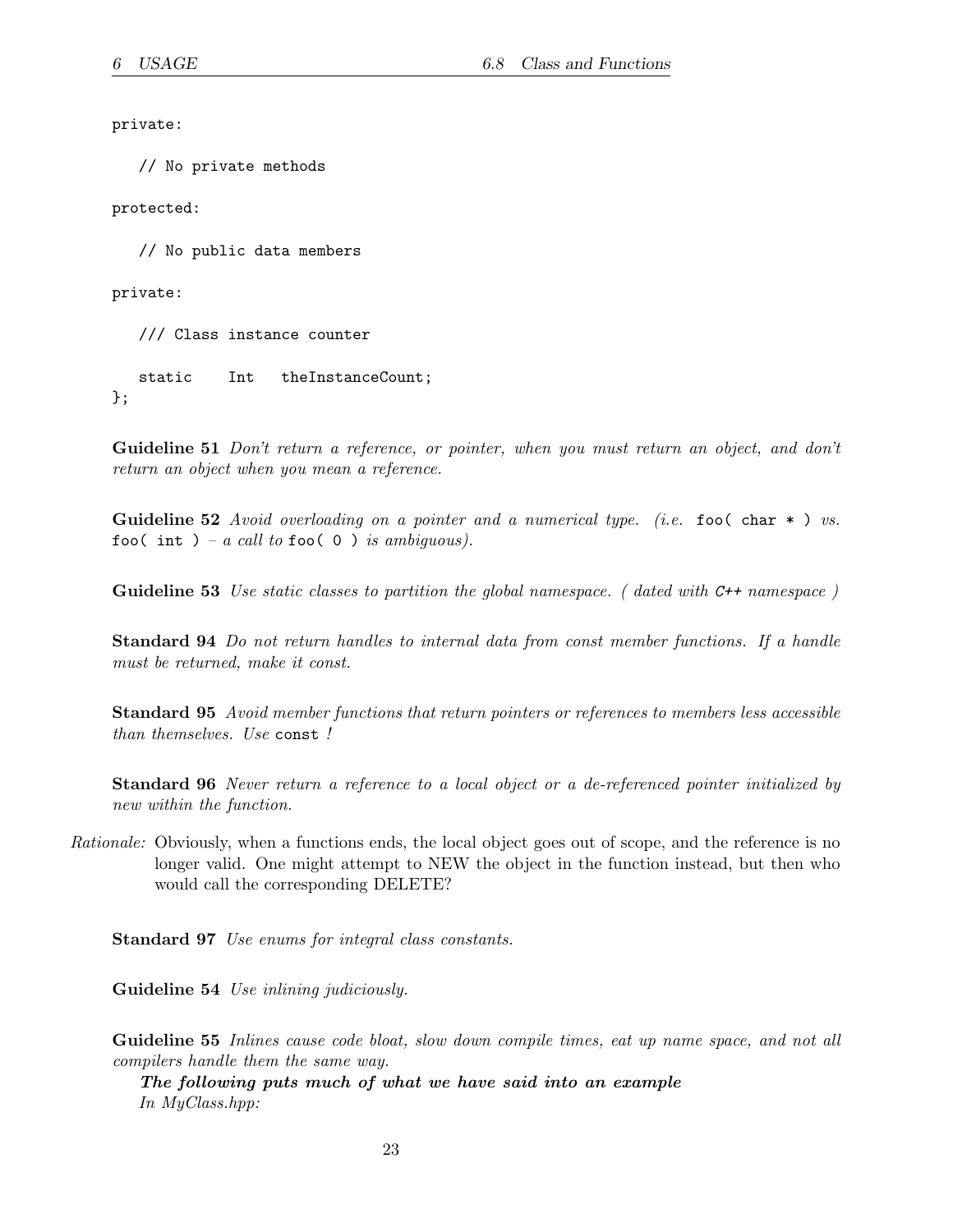```
#if !defined(__MYCLASS_HPP)
#define __MYCLASS_HPP
/*
 CoreLinux++
 Copyright (C) 1999, 2000 CoreLinux Consortium
  The CoreLinux++ Library is free software; you can redistribute it and/or
  modify it under the terms of the GNU Library General Public License as
  published by the Free Software Foundation; either version 2 of the
  License, or (at your option) any later version.
  The CoreLinux++ Library library is distributed in the hope that it will
  be useful, but WITHOUT ANY WARRANTY; without even the implied warranty of
  MERCHANTABILITY or FITNESS FOR A PARTICULAR PURPOSE. See the GNU
  Library General Public License for more details.
  You should have received a copy of the GNU Library General Public
  License along with the GNU C Library; see the file COPYING.LIB. If not,
  write to the Free Software Foundation, Inc., 59 Temple Place - Suite 330,
  Boston, MA 02111-1307, USA.
*/
#include <Common.hpp>
#if !defined(__LASTCLASS_HPP)
#include <LastClass.hpp>
#endif
DECLARE_TYPE( CORELINUX(Dword), Value );
/**
  MyClass adds to the functionality of the libcorelinux++ library by
  making things even better for users of the base class LastClass. It
  achieves this by doing more, better, faster, and cheaper!
*/
DECLARE_CLASS( MyClass );
class MyClass : public LastClass
{
public:
  /// Default constructor
```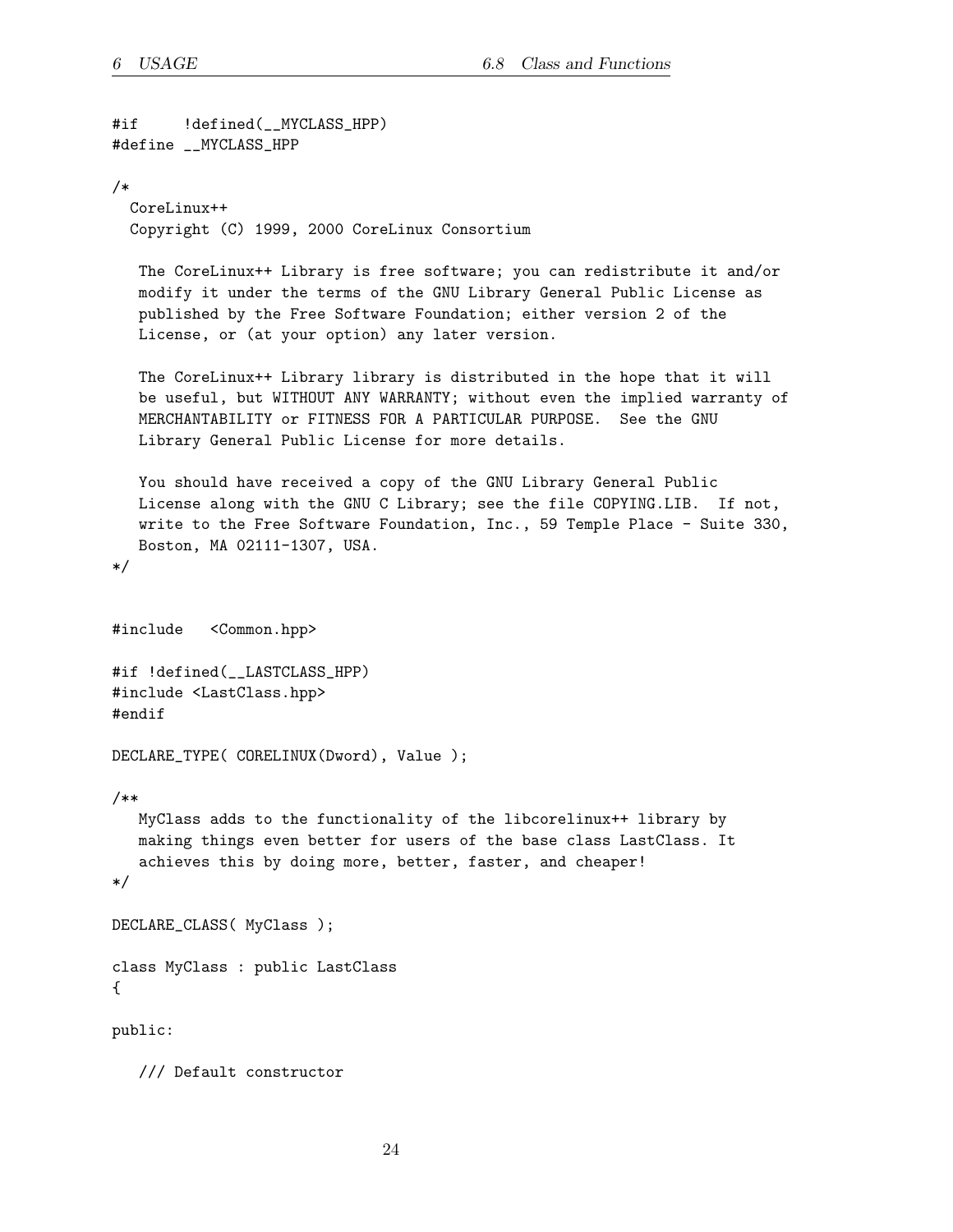```
MyClass( void );
/**
   Initializing constructor
   @param Value const reference
 */
MyClass( ValueCref );
/**
   Copy constructor
   @param MyClass const reference
 */
MyClass( MyClassCref );
/**
   This constructor is kind of an adapter
   for objects of that last class
   that may be hanging around.
   @param LastClass const reference
 */
MyClass( LastClassCref );
/// Destructor
virtual ~MyClass(void);
/**
   Assignments operator
   @param MyClass const reference
   @returns MyClass reference
 */
MyClassRef operator=( MyClasCref );
/**
   Assignments operator
   @param LastClass const reference
   @returns MyClass reference
 */
MyClassRef operator=( LastClassCref );
/**
```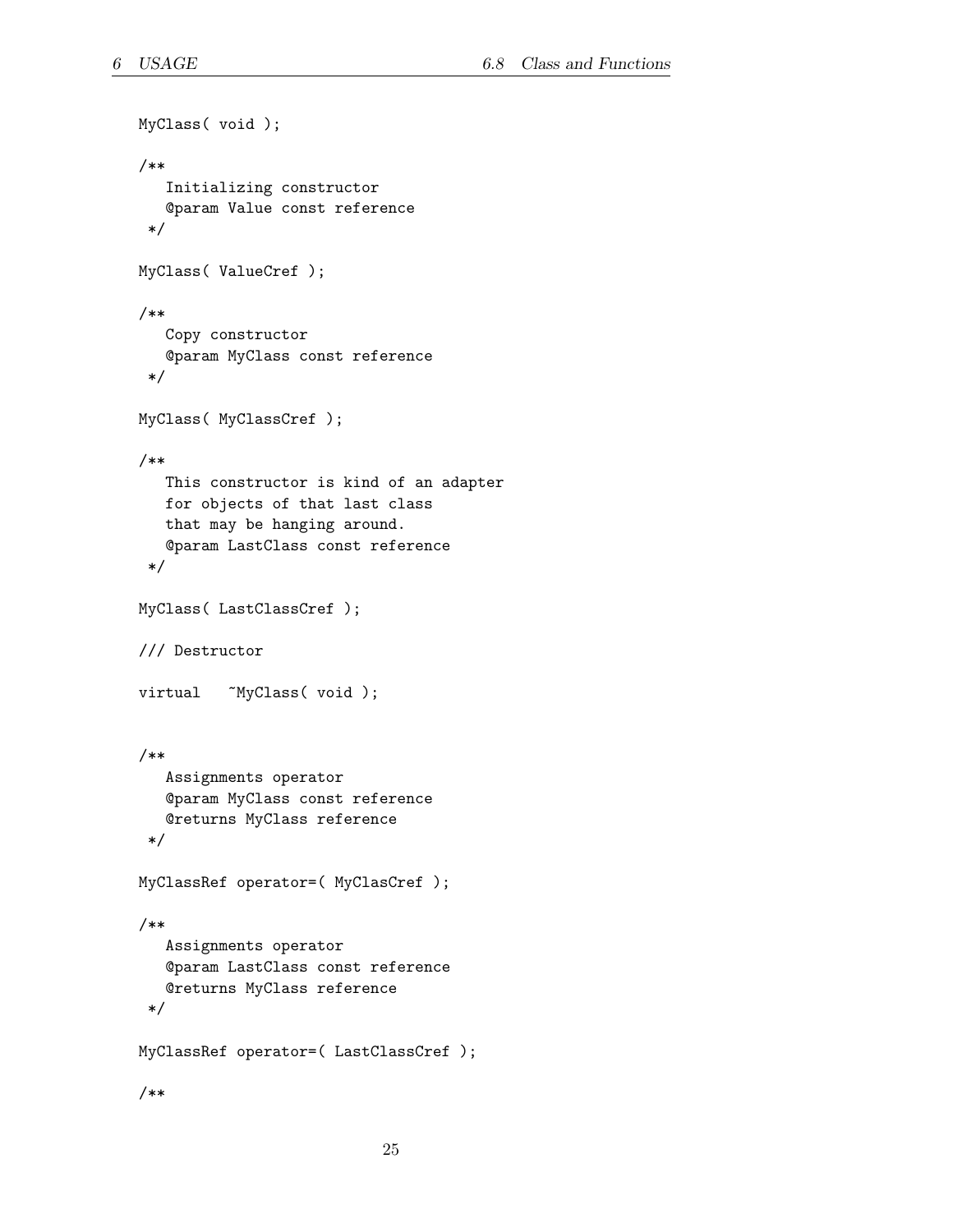```
Equality operators
      @param MyClass const reference
      @returns bool true if equal, false otherwise
    */
  bool operator==( MyClassCref );
  /**
     Returns the internal value for reading
     @returns Value const reference
    */
  virtual ValueCref getValue( void ) const;
  /// In-line safe castdown to Value const reference
  operator ValueCref( void ) const
   {
     return this->getValue();
  }
  /**
     Change the internal value
      @param Value const reference
    */
  virtual void setValue( ValueCref );
  //
  // Protected and Private methods follow public
  // methods
  //
protected: // Not required if there are none
private: // Not required if there are none
  //
  // Protected and Private data follow
  // protected and private methods (if there are any)
  //
protected: // Not required if there are none
```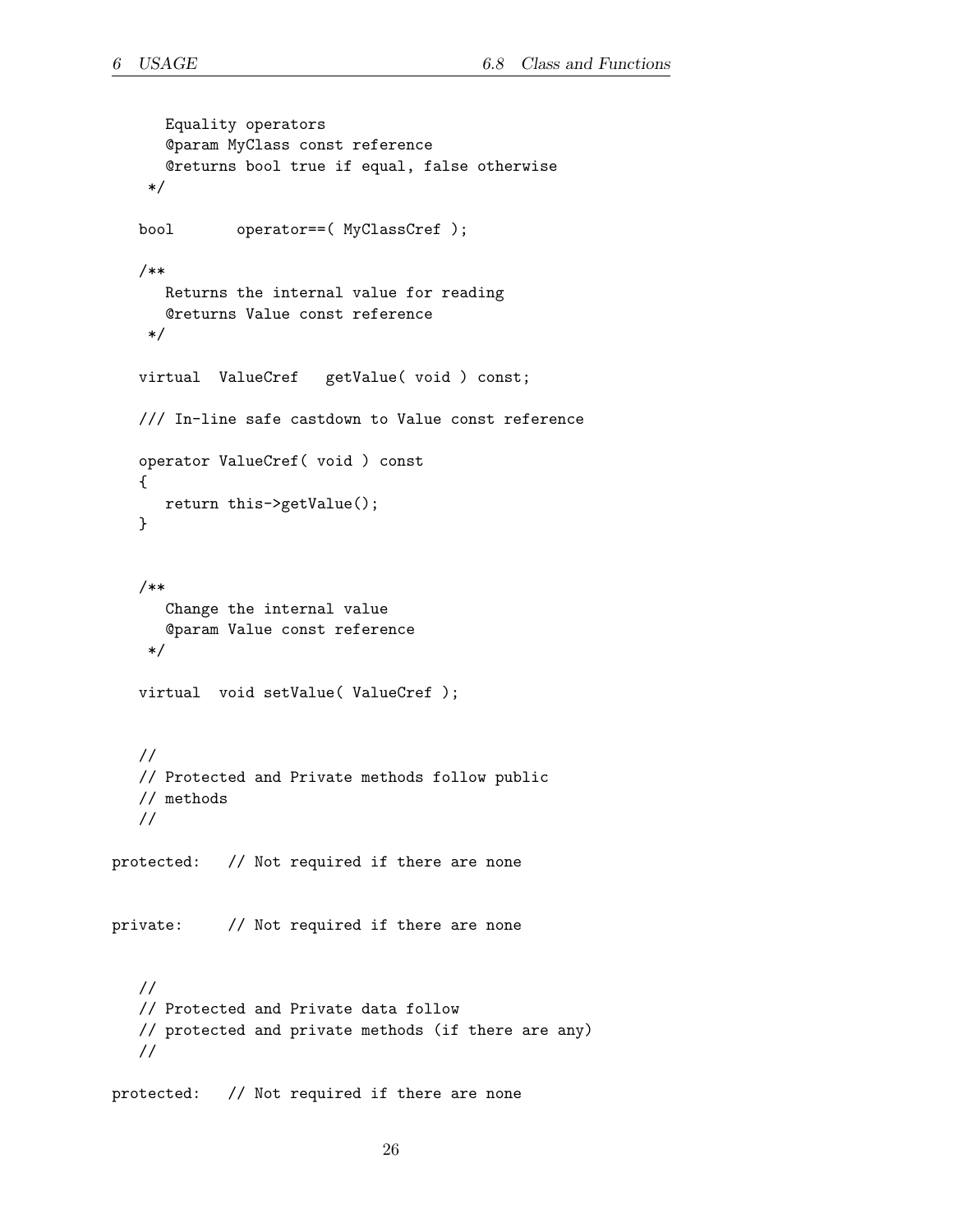```
private:
  /// The internal value
  Value theValue;
};
#endif // if !defined(__MYCLASS_HPP)
/*
  Common rcs information do not modify
  $Author: dulimart $
  $Revision: 1.6 $
  $Date: 2000/09/22 23:44:22 $
  $Locker: $
*/
  In MyClass.cppa:
/**
 CoreLinux++
 Copyright (C) 1999, 2000 CoreLinux Consortium
  The CoreLinux++ Library is free software; you can redistribute it and/or
  modify it under the terms of the GNU Library General Public License as
  published by the Free Software Foundation; either version 2 of the
  License, or (at your option) any later version.
  The CoreLinux++ Library library is distributed in the hope that it will
  be useful, but WITHOUT ANY WARRANTY; without even the implied warranty of
  MERCHANTABILITY or FITNESS FOR A PARTICULAR PURPOSE. See the GNU
  Library General Public License for more details.
  You should have received a copy of the GNU Library General Public
  License along with the GNU C Library; see the file COPYING.LIB. If not,
  write to the Free Software Foundation, Inc., 59 Temple Place - Suite 330,
  Boston, MA 02111-1307, USA.
*/
#include <Common.hpp>
#if !defined(__MYCLASS_HPP)
#include <MyClass.hpp>
#endif
#if !defined(__LASTCLASS_HPP)
#include <LastClass.hpp>
```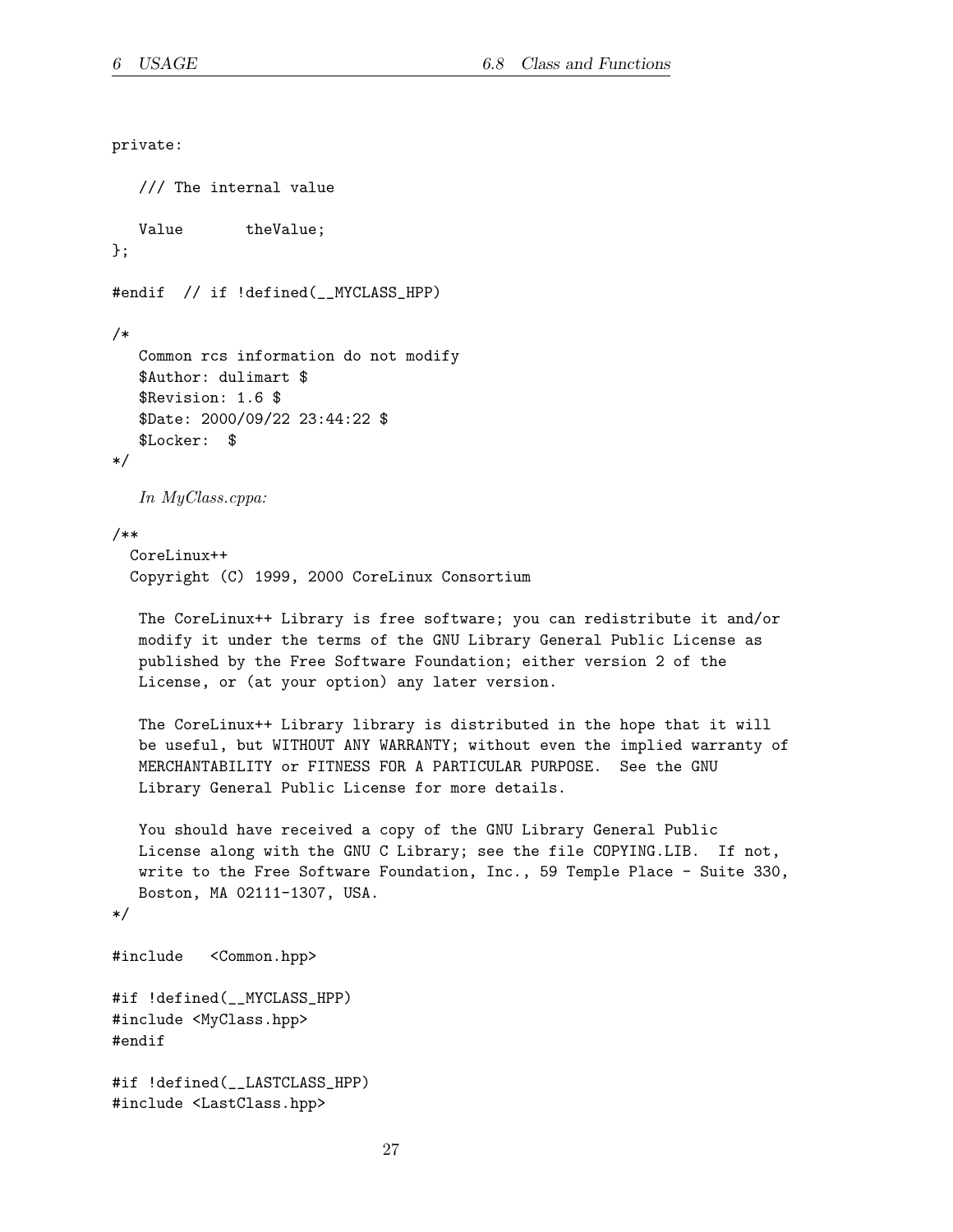```
#endif
// Default constructor
// Uses initializer list
MyClass::MyClass( void )
   :
  LastClass(),
   theValue(0)
{
   ; // do nothing
}
// Constructor that sets the
// internal value
MyClass::MyClass( ValueCref aValue )
   :
  LastClass(),
   theValue(aValue)
{
   ; // do nothing
}
// Constructor which sets the internal
// value to the value of the passed
// reference.
MyClass::MyClass( MyClassCref aCref )
   :
  LastClass(aCref),
   theValue(aCref.getValue())
{
   ; // do nothing
}
// Constructor supplied to advance usage
// while minimizing code changes.
MyClass::MyClass( LastClassCref aCref )
   :
   LastClass(aCref),
   theValue(0)
{
   ; // do nothing
}
```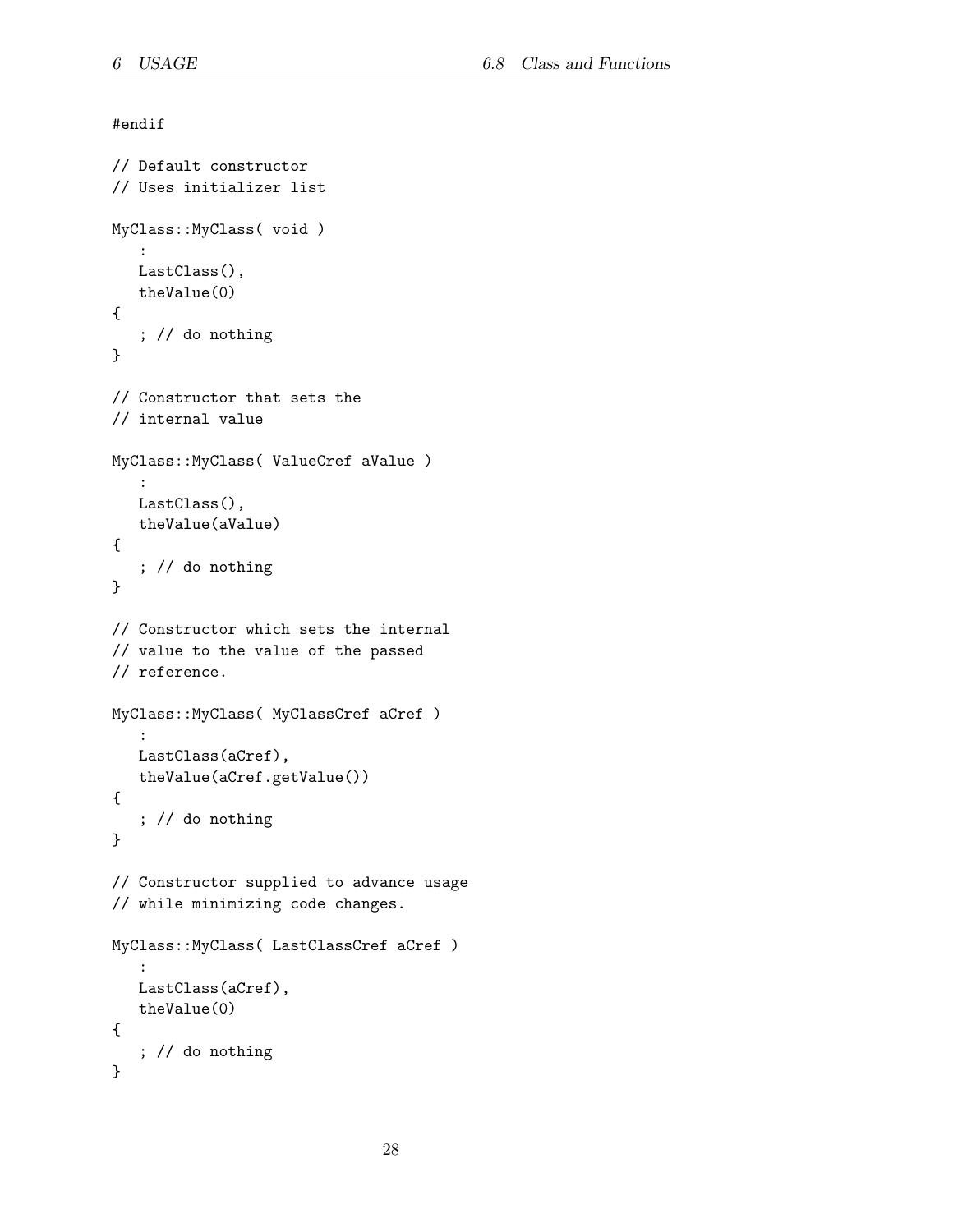```
// Sets the internal state of the
// object before destructing
MyClass::~MyClass( void )
{
   theValue = 0;
}
// Assignment operator from another
// MyClass
MyClassRef MyClass::operator=( MyClasCref aRef )
{
  LastClass::operator=(aRef);
   if( this != &aRef )
   {
      theValue = aRef.getValue();
   }
   else
   {
      ; // do nothing
   }
   return *this;
}
// Migration assistant assignment operator
// from last implementation
MyClassRef MyClass::operator=( LastClassCref aRef )
{
   LastClass::operator=(aRef);
   return *this;
}
// Equality test
bool MyClass::operator==( MyClassCref aRef )
{
   bool isMe(false);
   if(this == \&aRef)
   {
      isMe = true;
   }
   else
```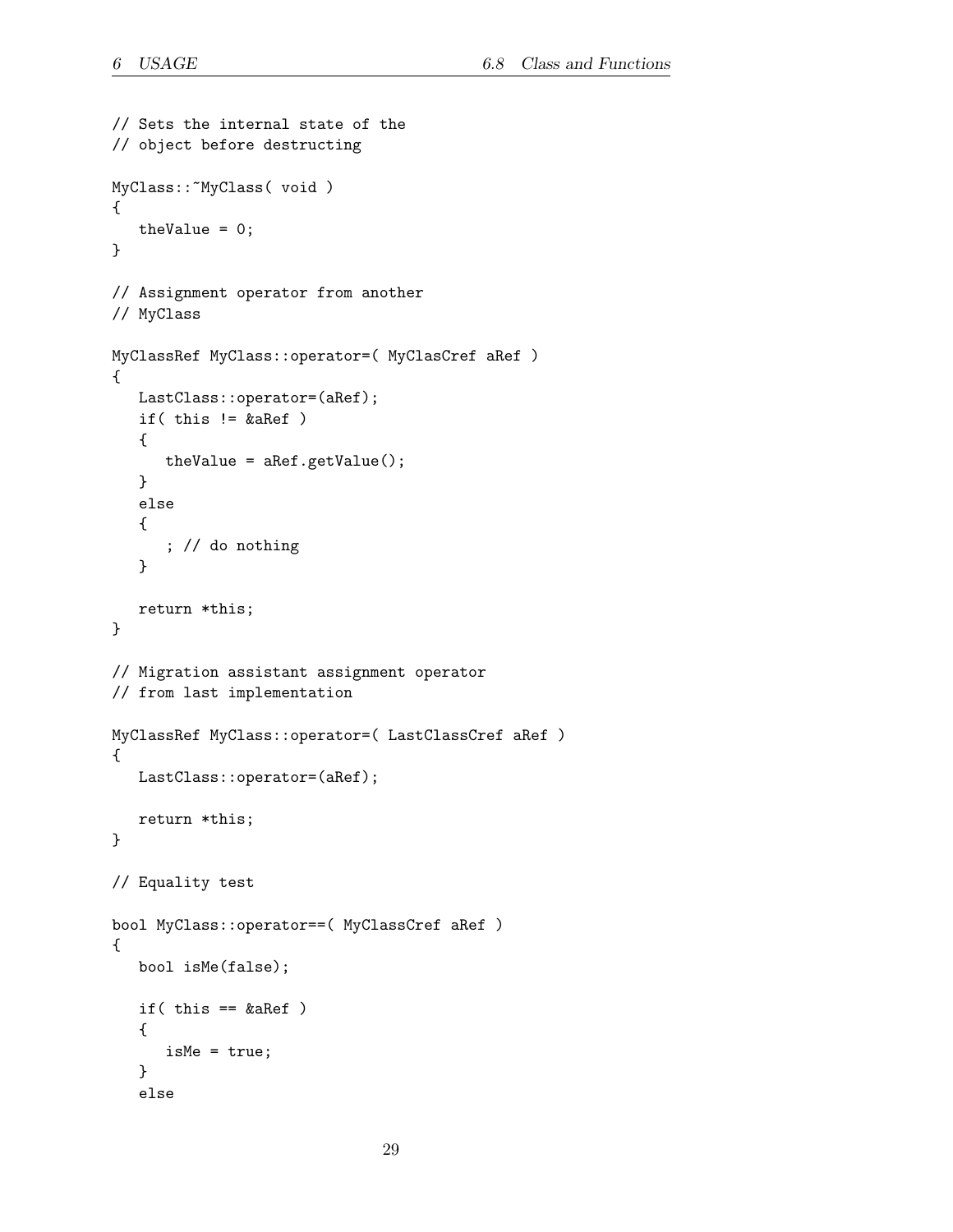```
{
      ; // do nothing
  }
  return isMe;
}
// Accessor : return theValue
ValueCref MyClass::getValue( void ) const
{
  return theValue;
}
// Mutator : set theValue to aValueRef
void MyClass::setValue( ValueCref aValueRef )
{
  theValue = aValueRef;
}
/*
  Common rcs information do not modify
  $Author: dulimart $
  $Revision: 1.6 $
  $Date: 2000/09/22 23:44:22 $
  $Locker: $
*/
```
#### <span id="page-29-0"></span>6.9 Templates and Template Functions

As per sourceware.cygnus.com with the standards in this guide applied

Standard 98 Template function indentation should follow the form

```
template<class T> void doSomethingFunction( args )
{
   //
}
  -NOT-
```
template<class T> void template\_function( args ) {};

Rationale: In class definitions, without indentation whitespace is needed both above and below the declaration to distinguish it visually from other members.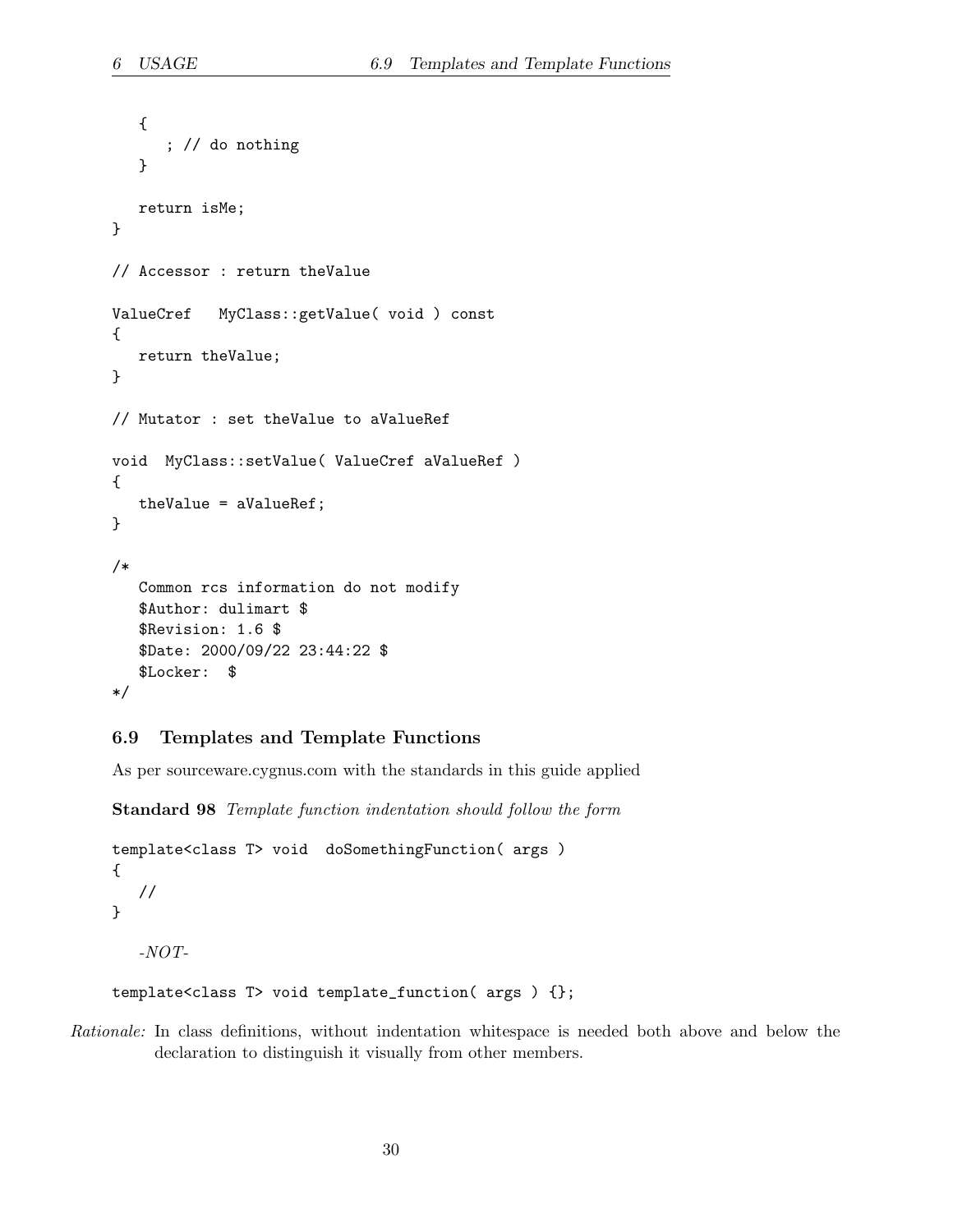Standard 99 Template class indentation should follow the form with what is not shown following the Section [6.8](#page-19-0) on page [20](#page-19-1).

```
template<class T> class Base {
```
public: // Types:

};

-NOT-

```
template<class T> class Base { public: // Types:
};
```
#### <span id="page-30-0"></span>6.10 Inheritance

Guideline 56 Make sure public inheritance models 'is-a'.

Guideline 57 Differentiate between inheritance of the interface and of the implementation, and prefer delegation to implementation inheritance.

Rationale: Inheritance of the interface only is forced by making a function pure virtual– its implementation must be defined by the derived class. Inheritance of implementation occurs when the function is declared as simple virtual–derived classes may or may not override the implementation.

Standard 100 Never redefine an inherited non-virtual function.

Standard 101 Never redefine an inherited default parameter value.

Standard 102 A virtual function cannot strengthen a pre-condition or weaken a postcondition. Use the BASE\_INVARIANT in the INVARIANT of the derived class.

Guideline 58 Use private inheritance judiciously.

Guideline 59 Differentiate between inheritance and templates.

Rationale: If the type of the object being manipulated does not affect the behavior or the class, then a template will do. However, if the type of the object DOES affect the behavior, then virtual functions should be used through inheritance.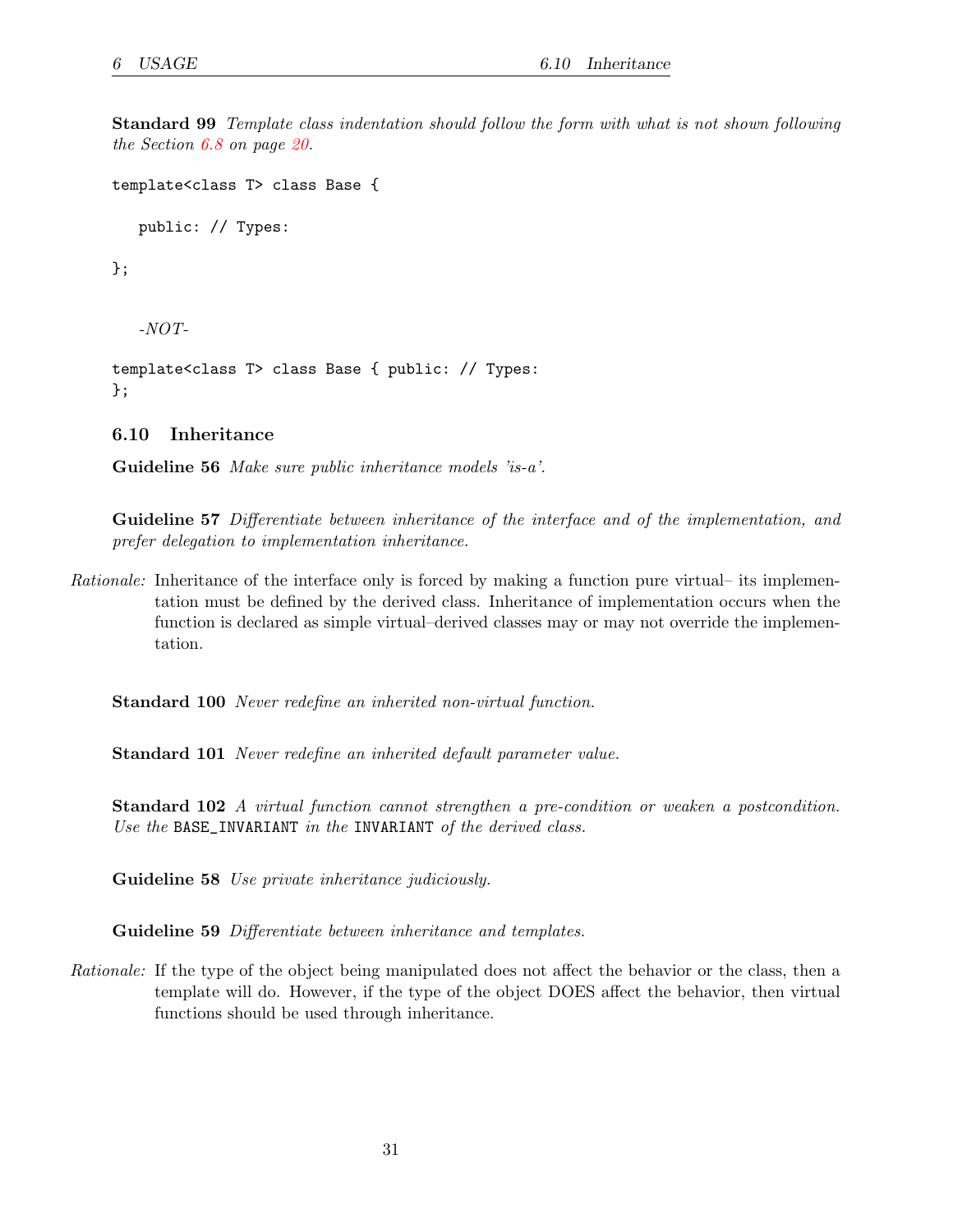### <span id="page-31-0"></span>6.11 Object-Oriented Considerations

Standard 103 Factor our common code into an ancestor.

Guideline 60 *Encapsulate external code within an operation or class.* 

Guideline 61 *Keep member functions small, coherent and consistent.* 

**Guideline 62** Separate policy member functions (e.g. error and status checkers) from implementation member functions (computational).

Standard 104 Do not use indirect function calls unless absolutely necessary.

Standard 105 Write member functions for all combinations of input conditions. Avoid using modes to distinguish between conditions. Use member function overloading instead.

Standard 106 Avoid case statements on object type; use member functions instead.

Standard 107 Keep internal class structure hidden from other classes. Do not use global or public data.

Standard 108 Do not traverse multiple links or member functions in a single statement. Invoke each member function via a temporary pointer or reference.

Standard 109 Use const wherever a function, parameter or return value will not change.

Guideline 63 All accessor functions should be const.

#### <span id="page-31-1"></span>6.12 Error Handling

Standard 110 Use exceptions rather than returning a failure status.

Standard 111 Use assertions (REQUIRE, ENSURE, CHECK, NEVER\_GET\_HERE) liberally.

Standard 112 ENSURE or CHECK\_INVARIANT, should be the last line before a return in a function.

Standard 113 Derived classes must maintain the base class's invariant. This is to be verified by a call to BASE\_INVARIANT(BaseClassName).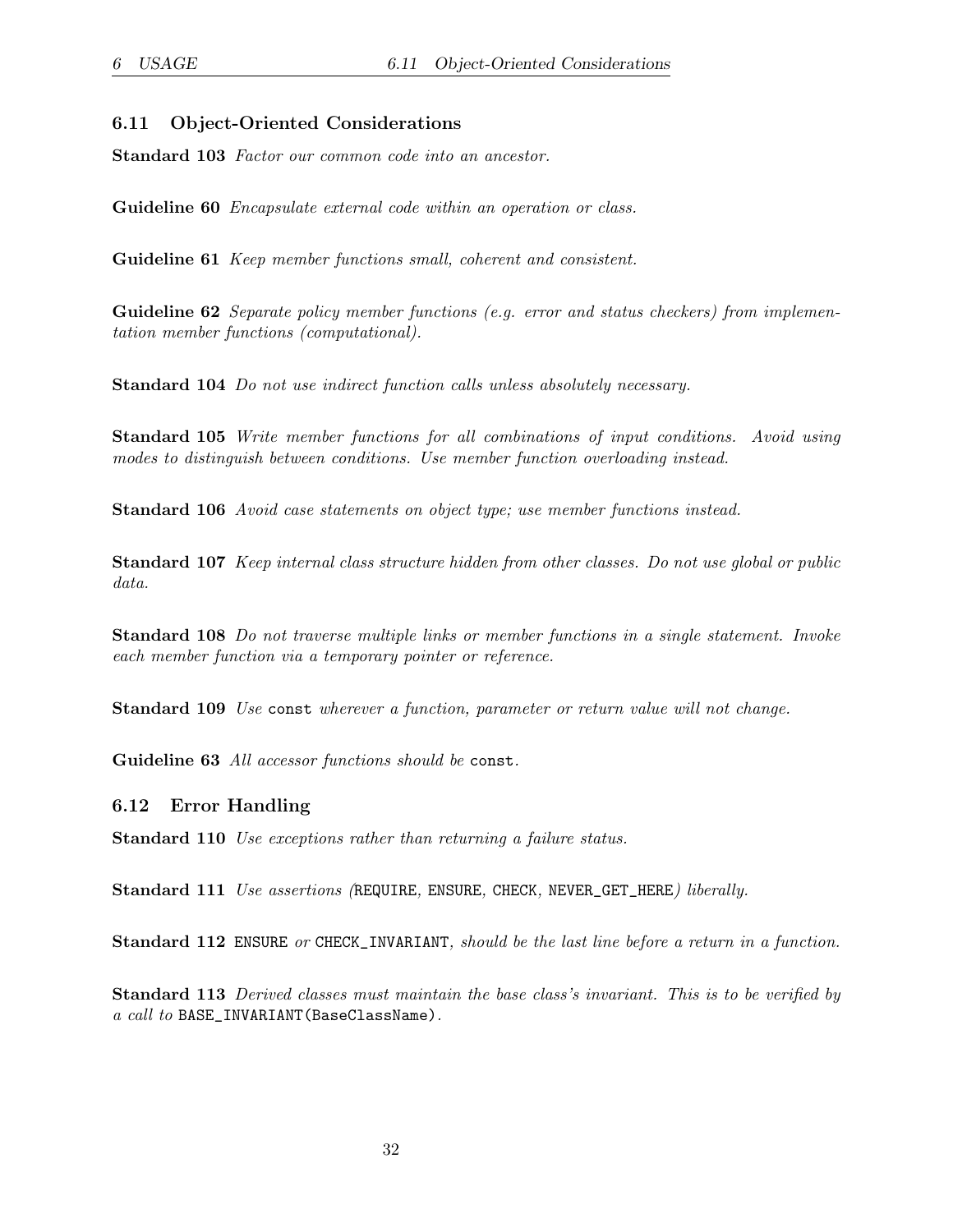#### <span id="page-32-0"></span>6.13 Exception Specification

Standard 114 Exceptions are to be specified in the signature of a class method declaration and definition.

Standard 115 Exception type hierarchies should be created which reflect the domain.

Rationale: It is easier to reason with an Exception type rather than figuring out what the exception was through a text message.

```
class Bridge : public CoreLinuxObject {
   public:
   /**
      Bridge assignment operator
      @param Bridge constant reference
      @return Reference to *this
      @exception Exception
    */
   BridgeRef operator=( BridgeCref ) throw(Exception);
};
//
// can't be reasoned with compared to:
//
class BridgeException : public Exception {..};
class Bridge : public CoreLinuxObject
{
   public:
   /**
      Bridge assignment operator
      @param Bridge constant reference
      @return Reference to *this
      @exception BridgeException
    */
    BridgeRef operator=( BridgeCref ) throw(BridgeException);
};
//
// at a minimum, and
//
class BridgeException : public Exception {..};
class SetImplementationException : public BridgeException {..};
class Bridge : public CoreLinuxObject
{
   public:
```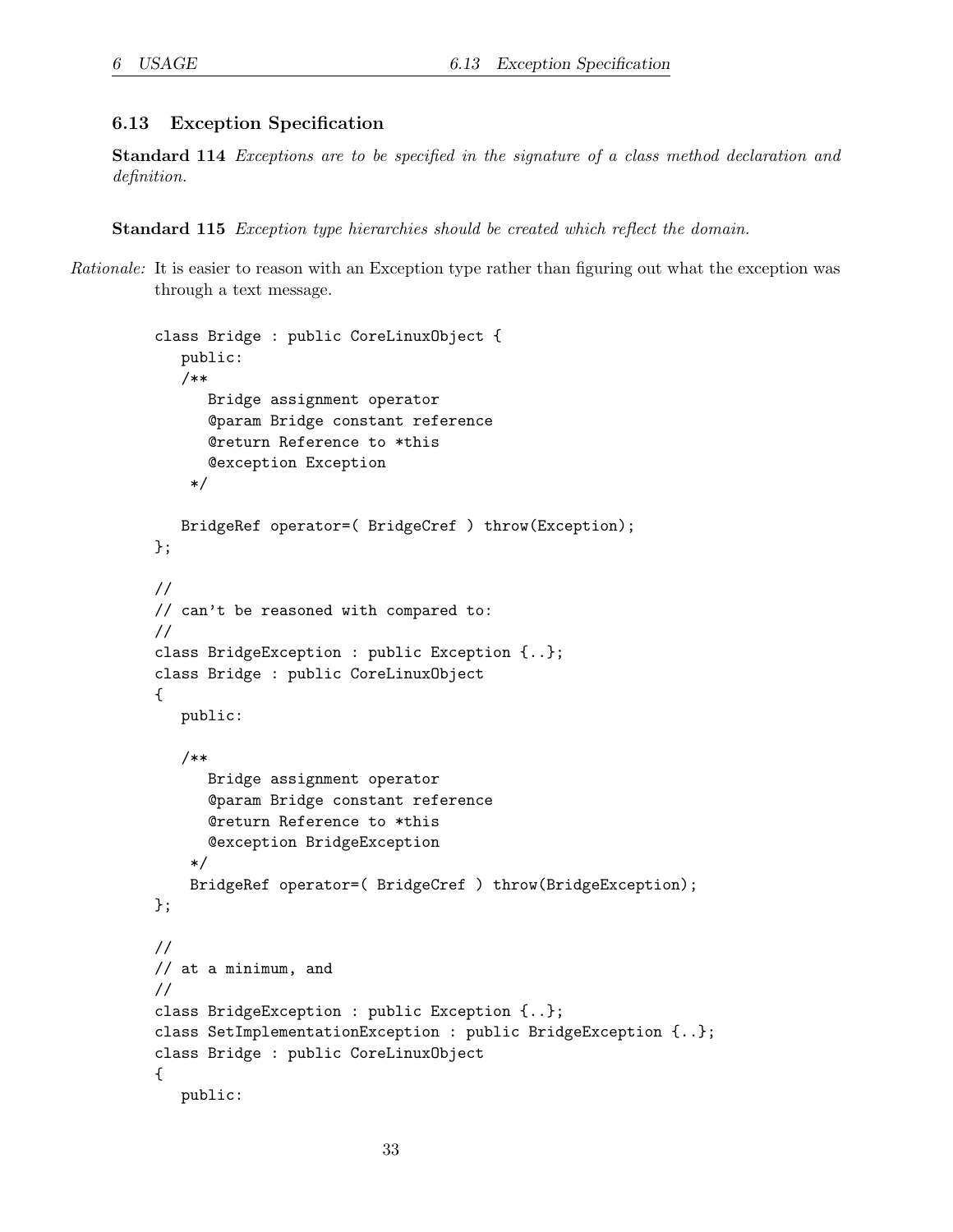```
/**
      Bridge assignment operator
      @param Bridge constant reference
      @return Reference to *this
      @exception SetImplementationException
    */
   BridgeRef operator=( BridgeCref ) throw(SetImplementationException);
};
//
// being the most useful
//
```
### <span id="page-33-0"></span>7 File Layout

Guideline 64 Use functional cohesion to group similarly items.

Guideline 65 Source files may be split up along boundaries between class administrator, accessor, mutator and provider functions.

Standard 116 A class shall have a single header file.

Guideline 66 Lay out data files to reflect the systems they serve.

Standard 117 Do not reserve memory in header files.

Standard 118 Minimize header file interdependence.

Guideline 67 Keep function length in code files to within one or two pages (100 lines).

Guideline 68 Keep modules small. Each module should be functionally cohesive and should be as small as possible. Modules should not exceed 10-15 pages in length.

Guideline 69 Classes with a large number of functions should break the implementation into several .CPP files. These files should be functionally cohesive.

#### <span id="page-33-1"></span>7.1 Header File Layout

Standard 119 All headers must be wrapped to prevent multiple inclusion.

```
#if !defined(__MYHEADER_HPP)
#define __MYHEADER_HPP
...
#endif /* __MYHEADER_HPP */
```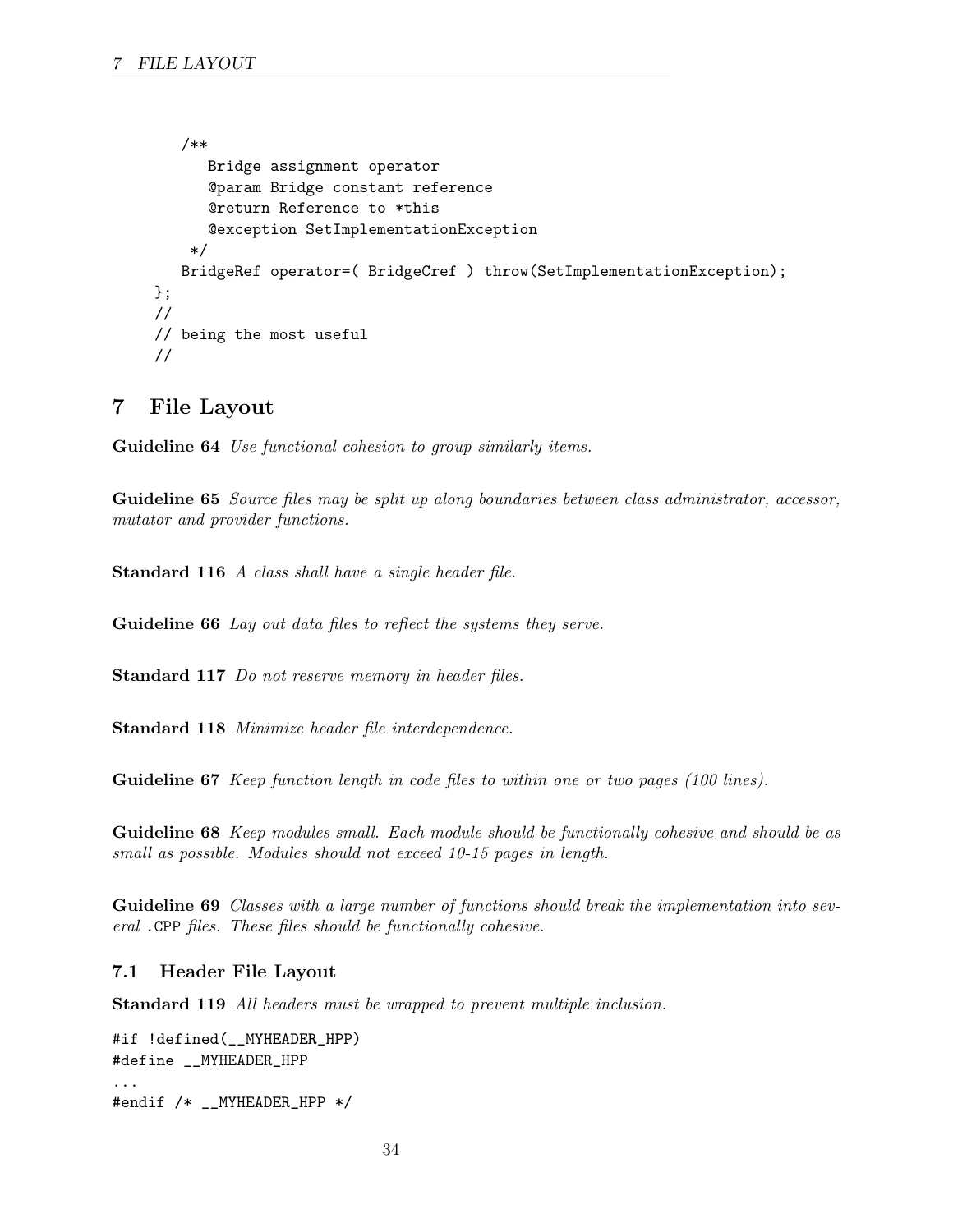$-OR-$ 

#if !defined(\_\_MYHEADER\_HPP) #define \_\_MYHEADER\_HPP ... #endif /\* \_\_MYHEADER\_HPP \*/

Standard 120 The wrapper must be the name of the file, prefixed with a double underscore \_\_ and followed by  $_HPP.$  (i.e.  $_COMMON_HPP$ ).

Standard 121 *public, protected and private line appear between column 1 and 3 inclusive within* a class definition.

Standard 122 Types, returns, member names, functions must be lined up consistently in header.

Standard 123 Trailing comments must be aligned within the module.

### <span id="page-34-0"></span>8 Linux Special Care and Handling

In some cases, you may need to handle situations where a conflict arises between the use of both your class and header files, and installed system or third party files. This may result in either failed compilation or run-time library resolution problems.

This section will keep track of where we, or users, have found problems with guidelines that resolve the situation.

Guideline 70 Order system, or third party, includes before local header files.

Guideline 71 Make use of namespaces defined by the provider.

### References

Grady Booch. Object Oriented Analysis and Design With Applications. Benjamin/Cummings, Redwood City, CA, 2nd edition, 1994.

The Corelinux Consortium. The Corelinux  $C++$  Coding Standards. The Corelinux Consortium, 1.3 edition, May 2000a. http://corelinux.sourceforge.net/cppstnd.php.

The Corelinux Consortium. The Corelinux Object Oriented Design Standards. The Corelinux Consortium, 1.3 edition, May 2000b.

Phillip B. Crosby. Quality Is Free. McGraw-Hill, New York, NY., 10020, 1976.

FSF. GNU Autoconf Manual. FSF, 2.13 edition, 1999.

FSF. GNU Automake Manual. FSF, 1.4 edition, 2000a.

FSF. GNU Libtool Manual. FSF, 1.3.4 edition, 2000b.